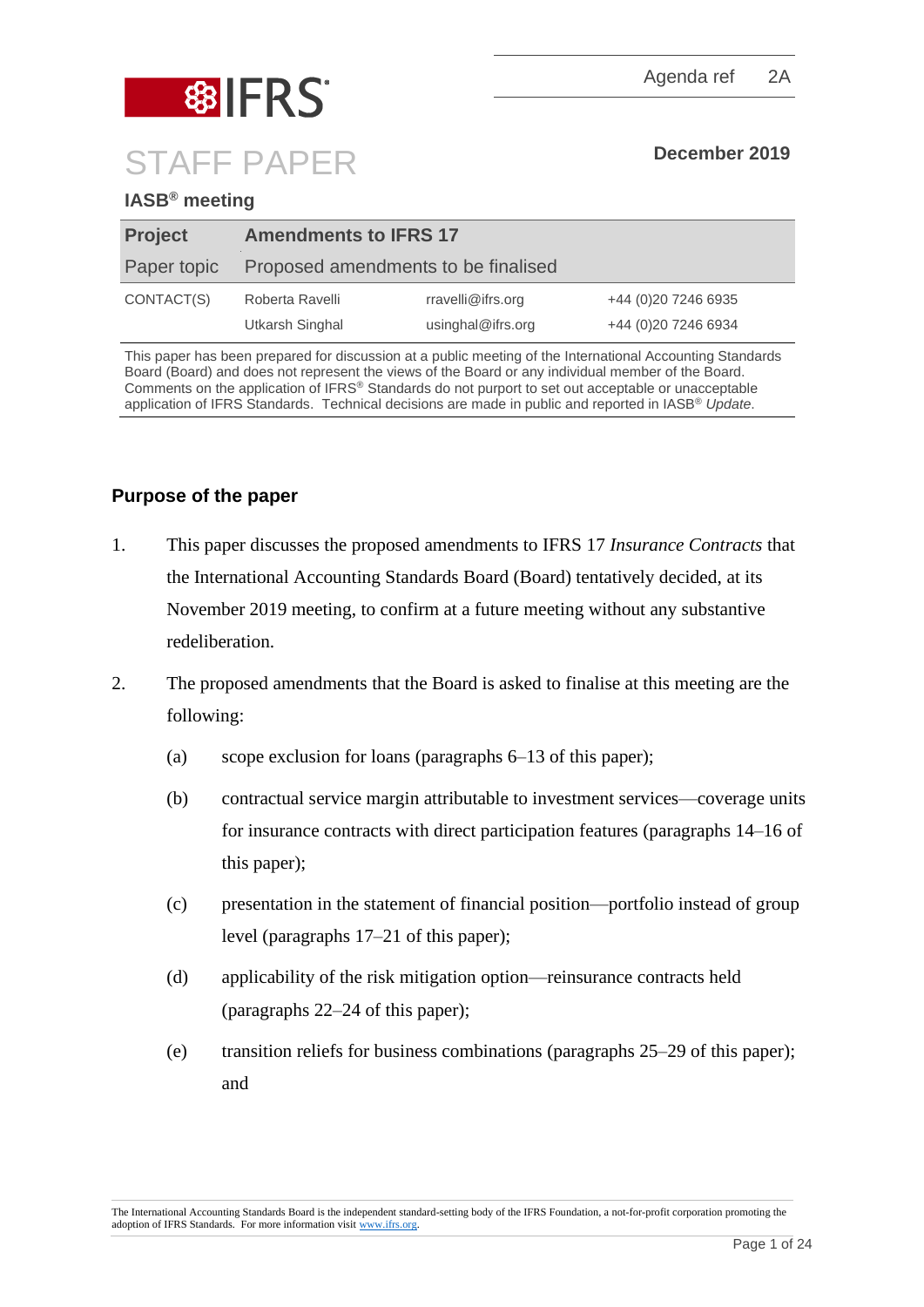(f) transition reliefs for the risk mitigation option—application from the transition date and the option to apply the fair value approach (paragraphs [30–](#page-11-0)[35](#page-12-0) of this paper).

# **Summary of staff recommendations**

3. The staff recommend the Board finalise the amendments listed in paragraph [2](#page-0-0) of this paper as proposed in the Exposure Draft *Amendments to IFRS 17*.

# **Structure of the paper**

- 4. For each of the proposed amendments listed in paragraph [2](#page-0-0) of this paper, the paper provides:
	- (a) an overview of the proposals in the Exposure Draft;
	- (b) an overview of the feedback; and
	- (c) the staff analysis, recommendations and questions for Board members.
- 5. Appendix A to this paper include extracts from the Basis for Conclusions on the Exposure Draft relevant for those proposed amendments.

# **Scope exclusion for loans**

#### *Proposals in the Exposure Draft*

<span id="page-1-0"></span>6. The Exposure Draft proposed that an entity would choose to apply IFRS 17 or IFRS 9 *Financial Instruments* to contracts that meet the definition of an insurance contract but limit the compensation for insured events to the amount required to settle the policyholder's obligation created by the contract (for example, loans with death waivers). The entity would be required to make that choice for each portfolio of insurance contracts, using the IFRS 17 definition of a portfolio. The choice for each portfolio would be irrevocable.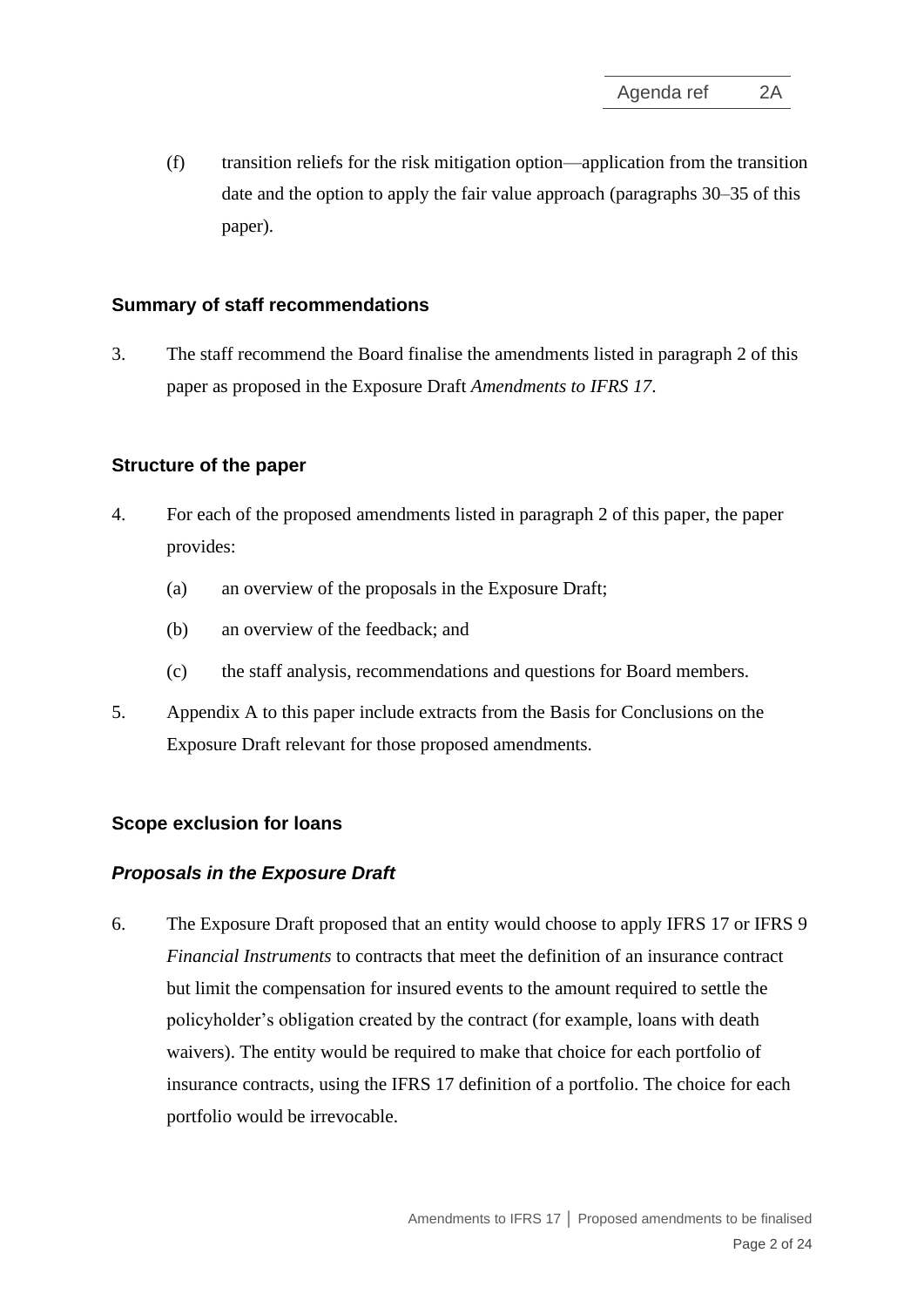- <span id="page-2-1"></span>7. The Exposure Draft also proposed transition requirements in IFRS 9 for entities that will:
	- (a) choose, applying the amended IFRS 17, to apply IFRS 9 to the loan contracts discussed in paragraph [6](#page-1-0) of this paper; and
	- (b) apply the amended IFRS 17 after they have already applied IFRS 9 and for which the transition requirements in IFRS 9 would not be applicable (ie entities that do not apply the temporary exemption in IFRS 4 *Insurance Contracts* and, therefore, are required to apply IFRS 9 (as issued in 2014) for annual reporting periods beginning on or after 1 January 2018).

# *Feedback*

- <span id="page-2-0"></span>8. Of the respondents who provided comments on the proposed scope exclusion for the loan contracts discussed in paragraph [6](#page-1-0) of this paper:
	- (a) most respondents generally agreed with the Board's proposal and rationale for proposing the amendment to IFRS 17; and
	- (b) a small number of respondents:
		- (i) disagreed with the scope exclusion because they believe that an entity should be required to apply IFRS 17 to all loan contracts that meet the definition of an insurance contract to appropriately reflect the insurance feature of those contracts; or
		- (ii) suggested the Board amend the proposal so that an entity would be *required* to apply IFRS 9 to the loan contracts that would be captured by the proposed scope exclusion because they believe that mandating the use of the same accounting requirements for the same type of contracts would ensure consistency and comparability between entities, without imposing IFRS 17 implementation costs to entities issuing those contracts.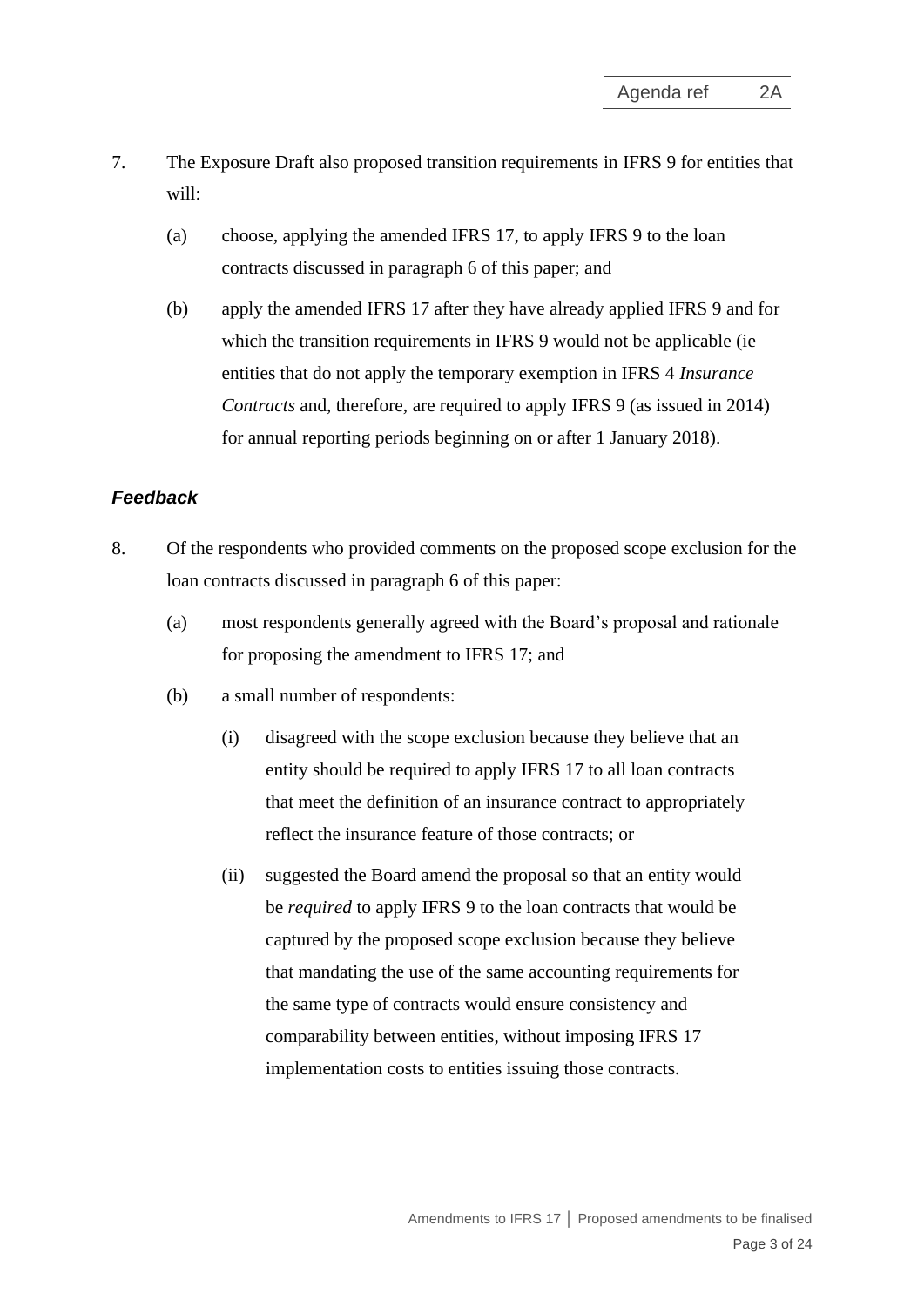- <span id="page-3-2"></span><span id="page-3-1"></span><span id="page-3-0"></span>9. Of the respondents who agreed with the Board's proposal:
	- (a) a small number of respondents:
		- (i) commented on the implications of accounting for such loan contracts applying IFRS 9. Those respondents suggested the Board confirm that the contractual cash flows of such loan contracts are not solely payments of principal and interest (SPPI) and, therefore, applying IFRS 9, such loan contracts would be accounted for at fair value through profit or loss.
		- (ii) highlighted the importance for an entity to disclose, in the notes to the financial statements, whether the entity has elected to apply IFRS 9 to such loan contracts.
	- (b) one respondent expressed concerns that requiring an entity to make the proposed choice portfolio by portfolio using the IFRS 17 definition of a portfolio would be burdensome to apply. This is because an entity that chooses to apply IFRS 9 to such loan contracts would be required to first apply IFRS 17 to identify a portfolio of contracts.
	- (c) one respondent provided a drafting suggestion about the wording of the proposed amendment that, in the view of this respondent, would reduce the risk of misinterpretation of the type of contracts that would be captured by the proposed scope exclusion. This respondent noted that in some mortgage contracts the amount of compensation under the insurance feature of the contract is limited to the amount required to settle what would have been the policyholder's obligation absent the insurance feature. This respondent, therefore, suggested the Board amend the wording of the proposed scope exclusion as follows: 'Some contracts meet the definition of an insurance contract but limit the compensation for insured events to the amount otherwise required to settle the policyholder's obligation created by the contract (for example, loans with death waivers).'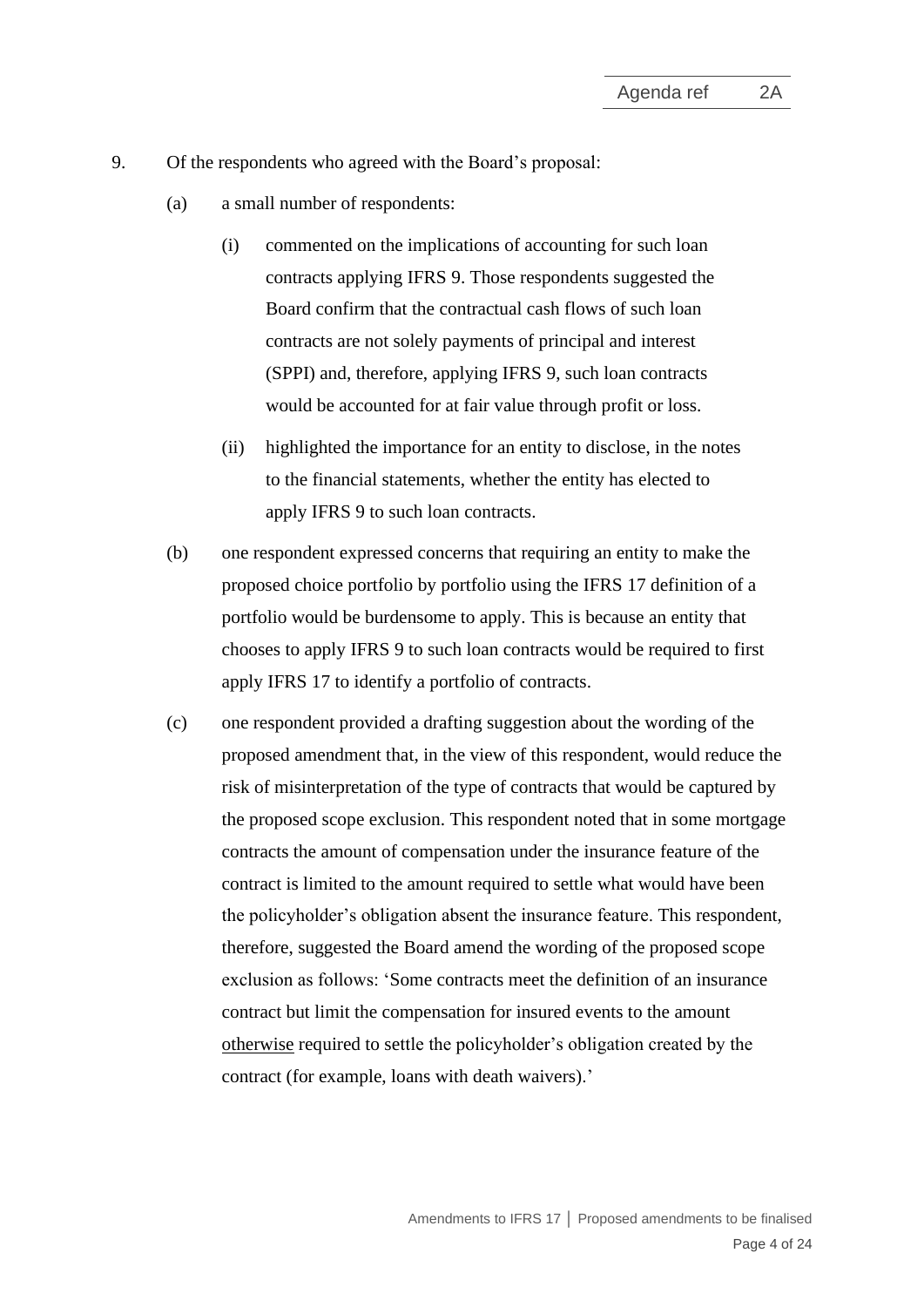10. A small number of respondents commented on the proposed transition requirements in IFRS 9. Those respondents expressed support for those proposed transition requirements.

# *Staff analysis and recommendations*

- 11. The staff note that the Board considered the concerns and suggestions from respondents discussed in paragraphs  $8(b)$  and  $9(a)(i)$  of this paper when developing the Exposure Draft. Specifically, at the February 2019 Board meeting, the Board considered whether to:
	- (a) propose an amendment to IFRS 17 so that entities would be required, rather than permitted, to apply IFRS 9 to the loan contracts discussed in paragraph [6](#page-1-0) of this paper. The Board agreed with staff recommendations in Agenda Paper 2A *Loans that transfer significant insurance risk* of the February 2019 Board meeting not to require an entity to apply IFRS 9 to such loan contracts for the following reasons:
		- (i) amending IFRS 17 to require entities to apply IFRS 9 to such loan contracts might introduce a significant change for entities that currently account for those contracts applying IFRS 4 and are preparing to implement IFRS 17. Some entities might need to develop systems to account for contracts with insurance and non-insurance components in accordance with IFRS 9, while they are already developing systems to implement IFRS 17 to account for those contracts.
		- (ii) prohibiting entities from applying IFRS 17 to those loan contracts would not enable entities that issue those loan contracts and other types of insurance contracts to account for both types of contracts in the same way.
		- (iii) those loan contracts meet the definition of an insurance contract because they transfer significant insurance risk. IFRS 17 was developed with the objective that entities issuing contracts that transfer significant insurance risk faithfully represent those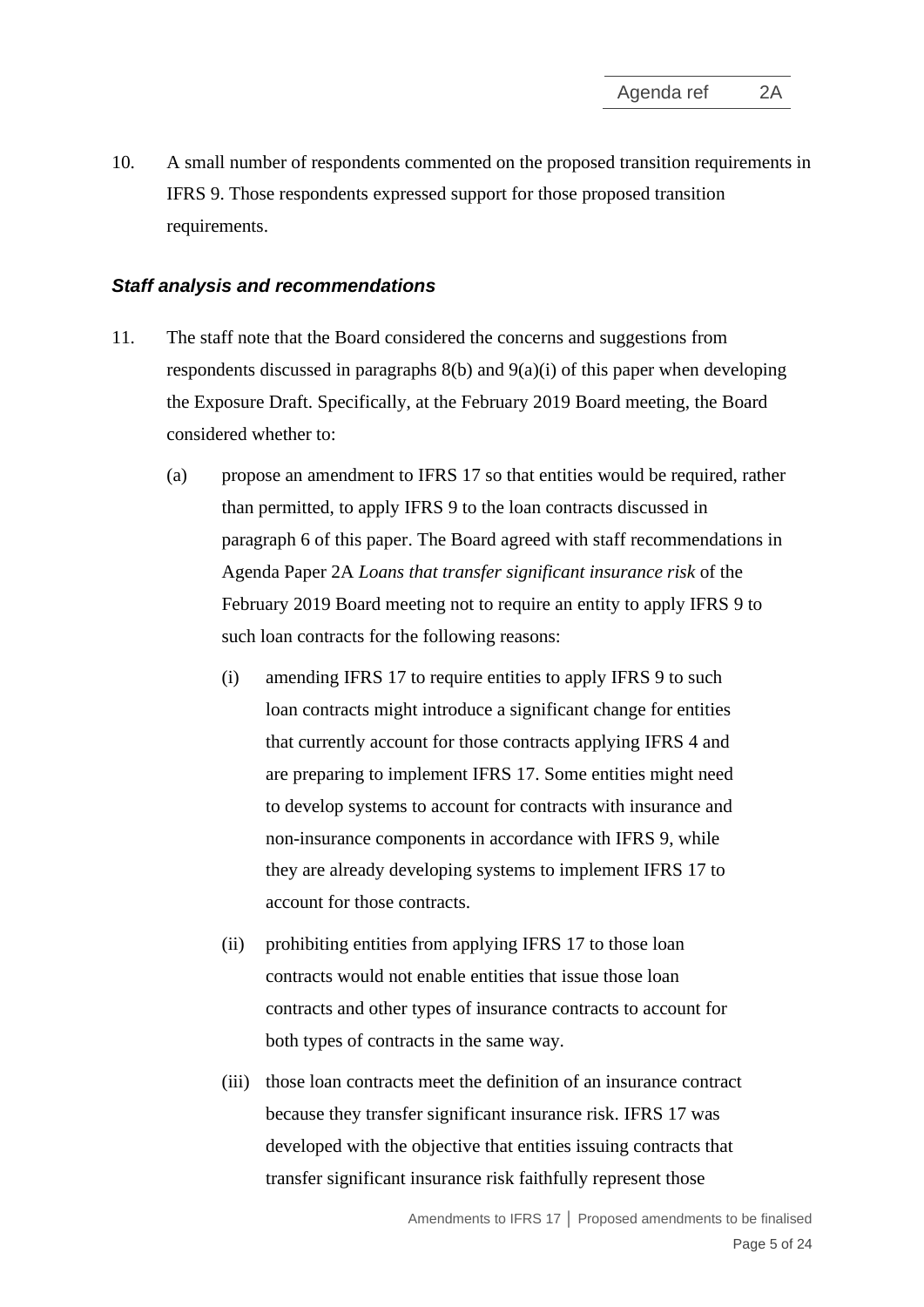contracts. The accounting model in IFRS 17 appropriately reflects the features of these contracts.

- (b) specify that, if an entity chooses to apply IFRS 9 to such loan contracts, the entity would always measure them at fair value through profit or loss. The Board concluded that such specification was not necessary noting that IFRS 9 is a principle-based and sufficiently robust Standard to handle complex financial instruments.
- 12. Regarding the concerns discussed in paragraph [9\(b\)](#page-3-1) of this paper, the staff note that, to avoid incurring costs to implement IFRS 17, entities that do not issue insurance contracts other than such loan contracts would elect to apply IFRS 9 to all such loan contracts. Therefore, those entities would not need to apply IFRS 17 to identify portfolios of insurance contracts.
- <span id="page-5-0"></span>13. The staff recommend the Board finalise the amendment discussed in paragraphs [6–](#page-1-0)[7](#page-2-1) of this paper as proposed in the Exposure Draft, reflecting the drafting suggestion discussed in paragraph [9\(c\)](#page-3-2) of this paper, because:
	- (a) the feedback from outreach and comment letters provides support for the Board to finalise that amendment; and
	- (b) the staff have not identified points the Board has not considered previously.

#### **Question 1 for Board members**

Do you agree that the Board should finalise:

- (a) the proposed amendment that would permit an entity to choose, portfolio by portfolio, to apply IFRS 17 or IFRS 9 to contracts that meet the definition of an insurance contract but limit the compensation for insured events to the amount otherwise required to settle the policyholder's obligation created by the contract?
- (b) the proposed transition requirements in IFRS 9 for entities that choose to apply IFRS 9 to insurance contracts that limit the compensation for insured events to the amount otherwise required to settle the policyholder's obligation created by the contract?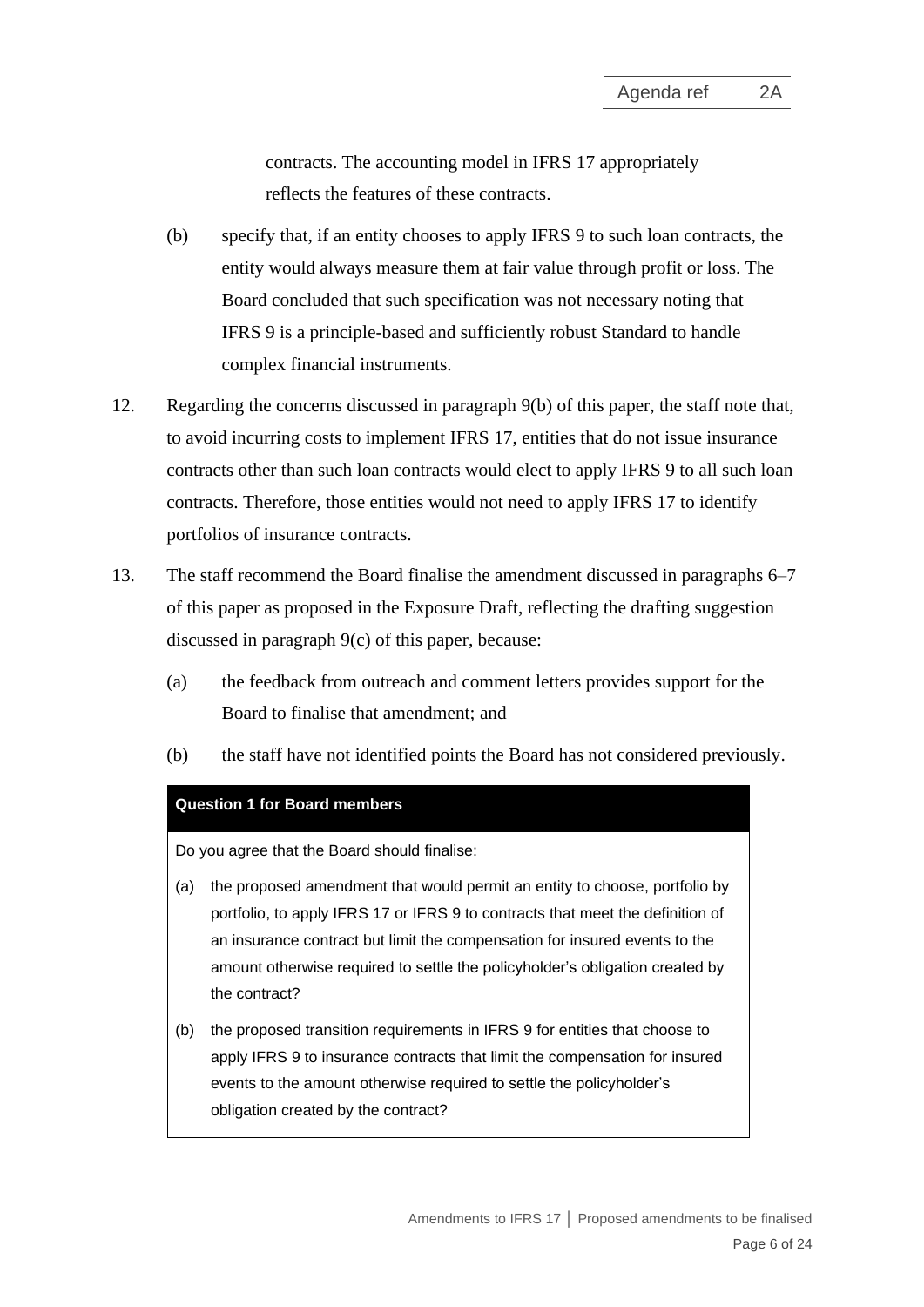# **Contractual service margin attributable to investment services—coverage units for insurance contracts with direct participation features**

# *Proposals in the Exposure Draft*

<span id="page-6-0"></span>14. The Exposure Draft proposed to clarify that an entity is required to identify coverage units for insurance contracts with direct participation features considering the quantity of benefits and expected period of both insurance coverage and investment-related service.

# *Feedback*

15. All respondents who commented on the proposed clarification discussed in paragraph [14](#page-6-0) of this paper supported the clarification.

# *Staff analysis and recommendations*

<span id="page-6-1"></span>16. The staff recommend the Board finalise the amendment discussed in paragraph [14](#page-6-0) of this paper as proposed in the Exposure Draft because the feedback from outreach and comment letters provides support for the proposed clarification for identifying coverage units for insurance contracts with direct participation features.

#### **Question 2 for Board members**

Do you agree that the Board should finalise the proposed amendment to clarify that an entity is required to identify coverage units for insurance contracts with direct participation features considering the quantity of benefits and expected period of both insurance coverage and investment-related service?

# **Presentation in the statement of financial position—portfolio instead of group level**

# *Proposals in the Exposure Draft*

<span id="page-6-2"></span>17. The Exposure Draft proposed that an entity present separately in the statement of financial position the carrying amount of portfolios (rather than groups) of insurance contracts issued that are assets and those that are liabilities. The proposed amendment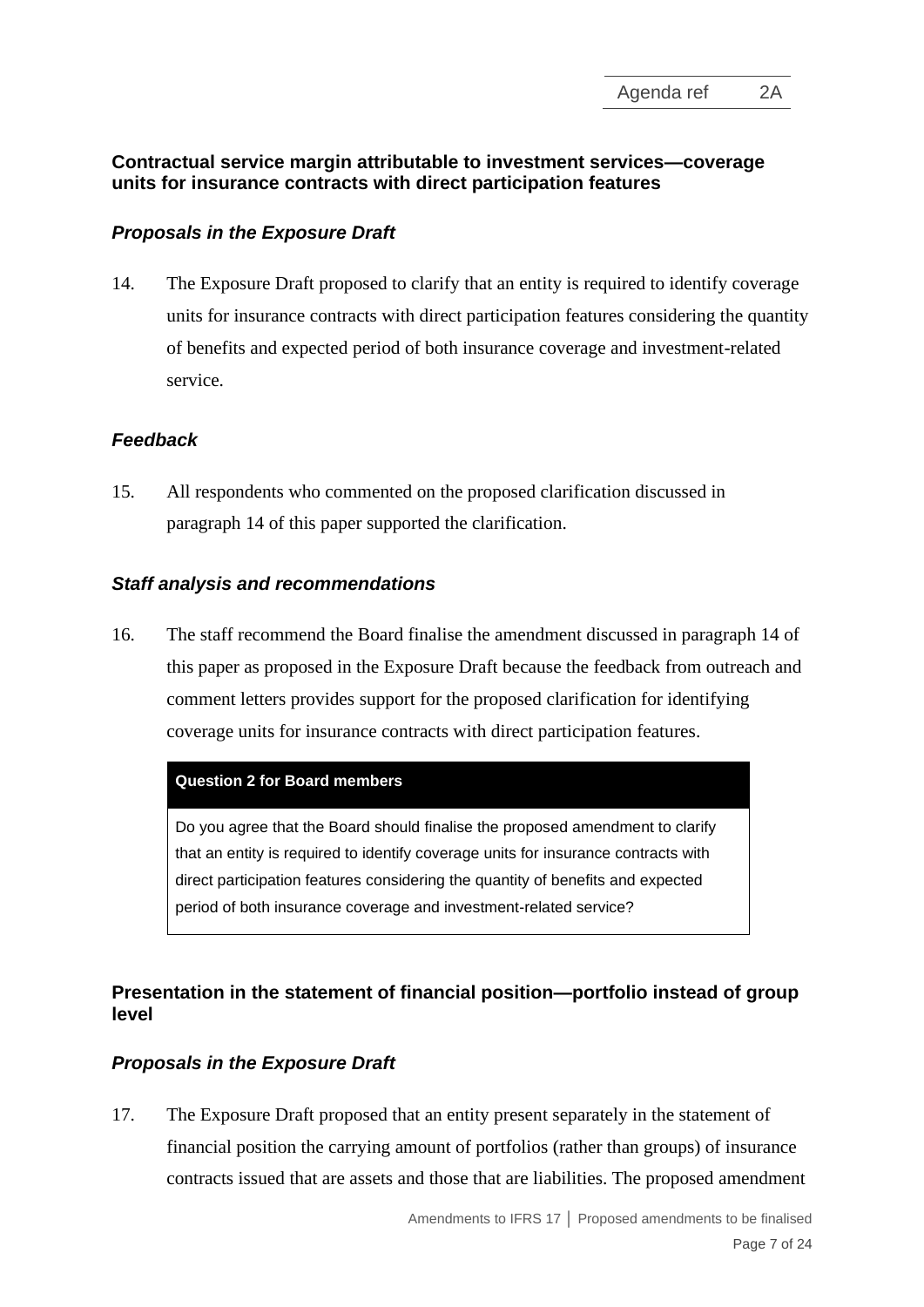would also apply to portfolios of reinsurance contracts held that are assets and those that are liabilities.

# *Feedback*

- 18. Overall, respondents expressed support for the proposed amendment to the presentation of insurance contracts in the statement of financial position and agreed with the Board's conclusion that the proposed amendment would decrease operational complexity and IFRS 17 implementation costs.
- <span id="page-7-1"></span>19. However, consistent with feedback during the development of the Exposure Draft, a small number of respondents continued to express the view that they would prefer the Board to require an entity to present insurance contract assets and liabilities at an entity level, rather than at a portfolio level. Some of those respondents:
	- (a) noted that different entities will identify portfolios in different ways and, therefore, those respondents think that a higher level of presentation in the statement of financial position would provide more useful information for users of financial statements to compare entities; or
	- (b) expressed the view that presenting separately insurance contract assets and liabilities does not provide useful information to users of financial statements.

# *Staff analysis and recommendations*

- 20. The staff note that the Board considered the concerns and suggestions from respondents discussed in paragraph [19](#page-7-1) of this paper when developing the Exposure Draft. Specifically, as explained in paragraph BC97 of the Basis for Conclusions on the Exposure Draft, when developing the Exposure Draft, the Board considered but rejected some stakeholders' suggestions that presentation of insurance contracts in the statement of financial position should be at an entity level because that would risk a significant loss of useful information for users of financial statements.
- <span id="page-7-0"></span>21. The staff recommend the Board finalise the amendment discussed in paragraph [17](#page-6-2) of this paper as proposed in the Exposure Draft because: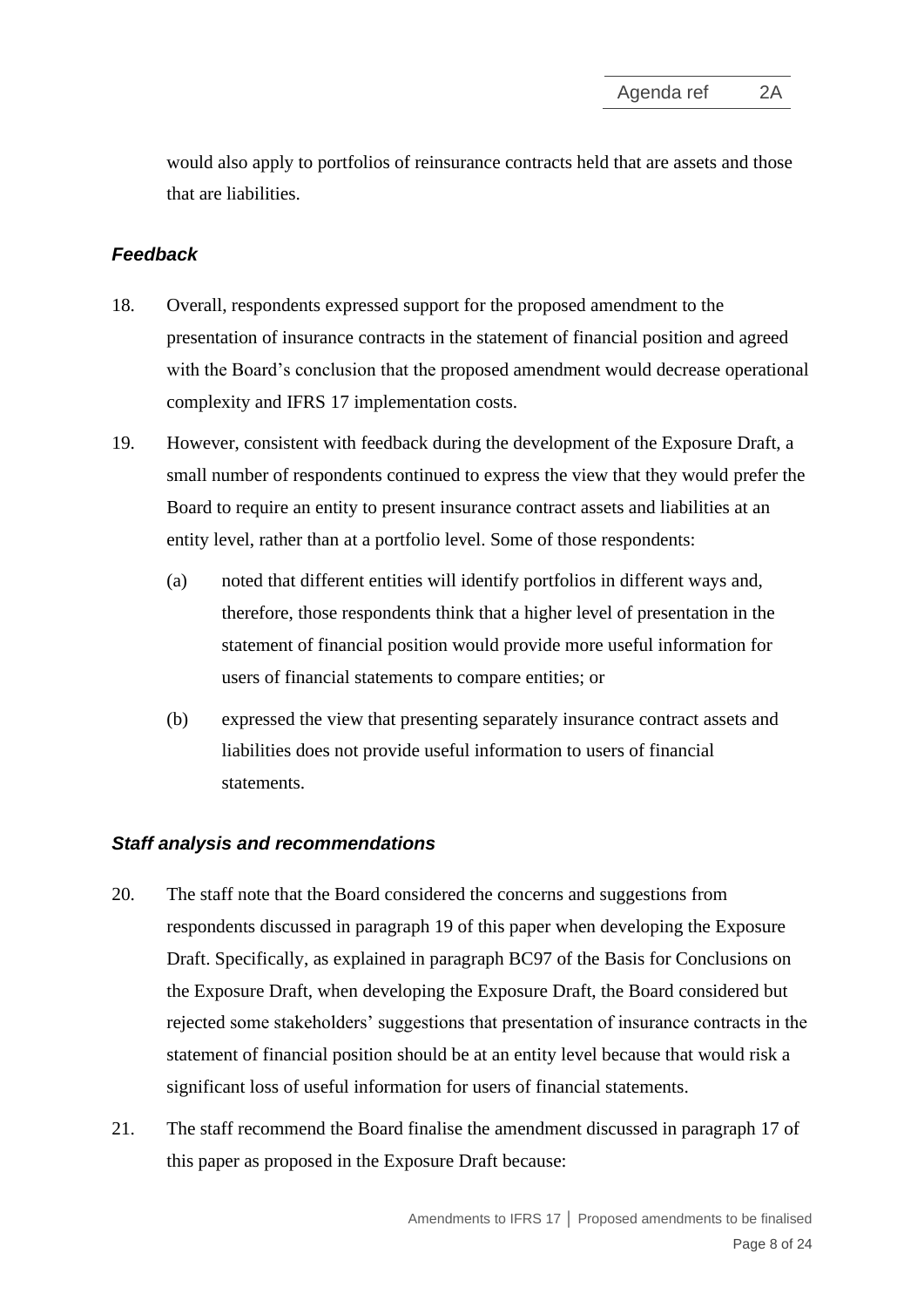- (a) the feedback from outreach and comment letters provides support for the Board to finalise the proposal for the presentation of insurance contracts in the statement of financial position; and
- (b) the staff have not identified points the Board has not considered previously.

#### **Question 3 for Board members**

Do you agree that the Board should finalise the proposed amendment that would require an entity to present separately in the statement of financial position the carrying amount of portfolios of insurance contracts issued and of reinsurance contracts held that are assets and those that are liabilities?

#### **Applicability of the risk mitigation option—reinsurance contracts held**

#### *Proposals in the Exposure Draft*

<span id="page-8-0"></span>22. The Exposure Draft proposed to extend the risk mitigation option available when an entity uses derivatives to mitigate financial risk arising from insurance contracts with direct participation features (ie contracts to which the variable fee approach applies). In accordance with the proposal, the option would also apply in circumstances in which an entity uses reinsurance contracts held to mitigate financial risk arising from insurance contracts with direct participation features. The entity would be permitted to include in profit or loss some or all of the changes in the effect of financial risk on insurance contracts with direct participation features that usually adjust the contractual service margin. Doing so reduces accounting mismatches because the change resulting from financial risk in a reinsurance contract held is included in profit or loss.

# *Feedback*

- 23. All respondents who commented on the proposal to extend the risk mitigation option to circumstances in which an entity uses reinsurance contracts held to mitigate financial risk arising from insurance contracts with direct participation features:
	- (a) supported the proposal; and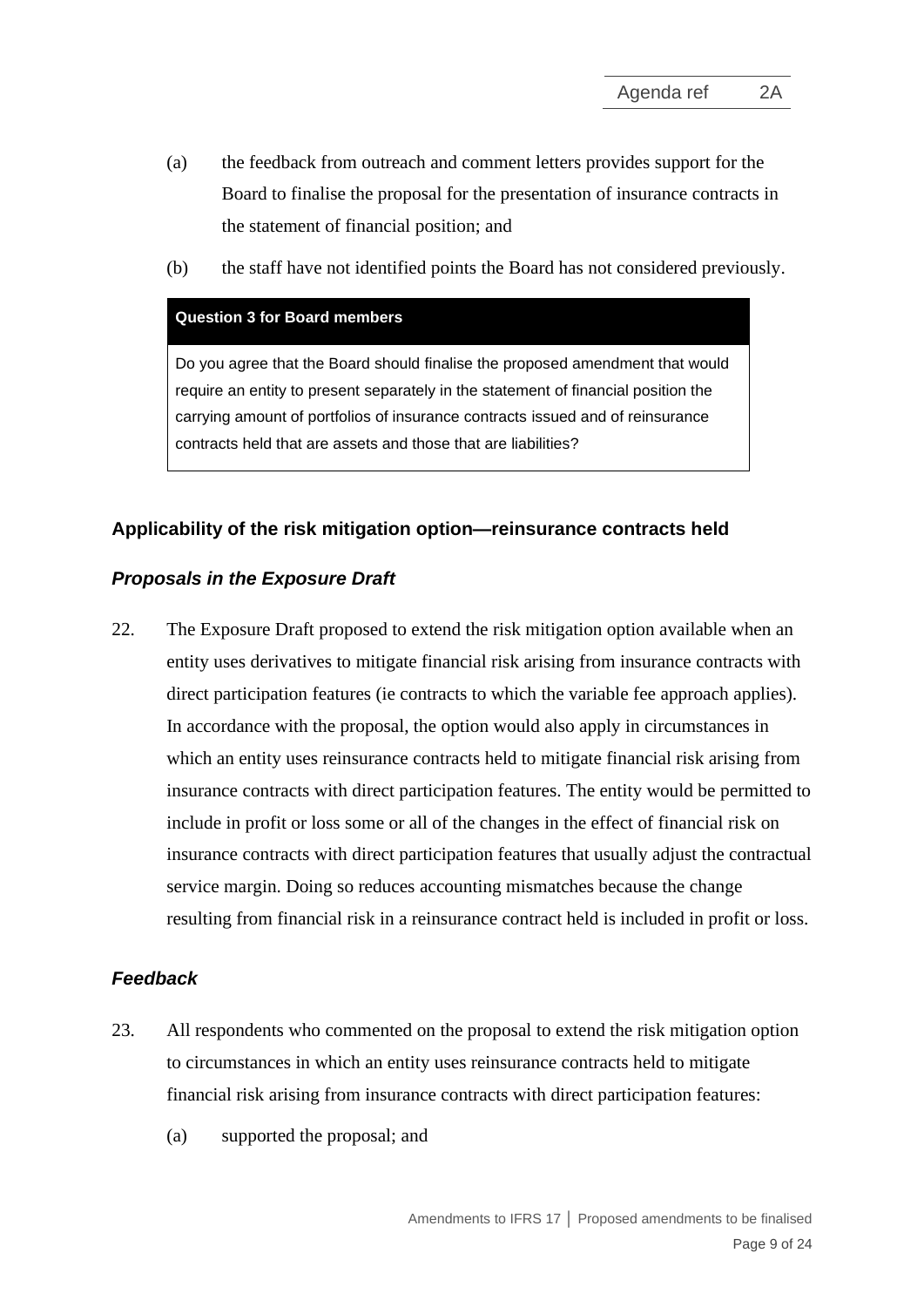(b) agreed with the Board's view that the proposal would reduce accounting mismatches.

#### *Staff analysis and recommendations*

<span id="page-9-0"></span>24. The staff recommend the Board finalise the amendment discussed in paragraph [22](#page-8-0) of this paper as proposed in the Exposure Draft because the feedback from outreach and comment letters provides support for the proposal that would permit an entity to apply the risk mitigation option when the entity uses reinsurance contracts held to mitigate financial risk arising from insurance contracts with direct participation features.

#### **Question 4 for Board members**

Do you agree that the Board should finalise the proposed amendment that would permit an entity to also apply the risk mitigation option when the entity uses reinsurance contracts held to mitigate financial risk arising from insurance contracts with direct participation features?

# **Transition reliefs for business combinations**

#### *Proposals in the Exposure Draft*

- <span id="page-9-1"></span>25. IFRS 17 requires an entity to classify a liability for settlement of claims as a liability for remaining coverage if the entity acquired the insurance contract during the claims settlement period and, at the acquisition date, the amount of claims is still uncertain.
- <span id="page-9-2"></span>26. The Exposure Draft proposed that, when applying IFRS 17 for the first time, an entity:
	- (a) applying the modified retrospective approach, to the extent the entity cannot apply the requirement discussed in paragraph [25](#page-9-1) of this paper retrospectively, classify as a liability for incurred claims a liability for settlement of claims incurred before an insurance contract was acquired; and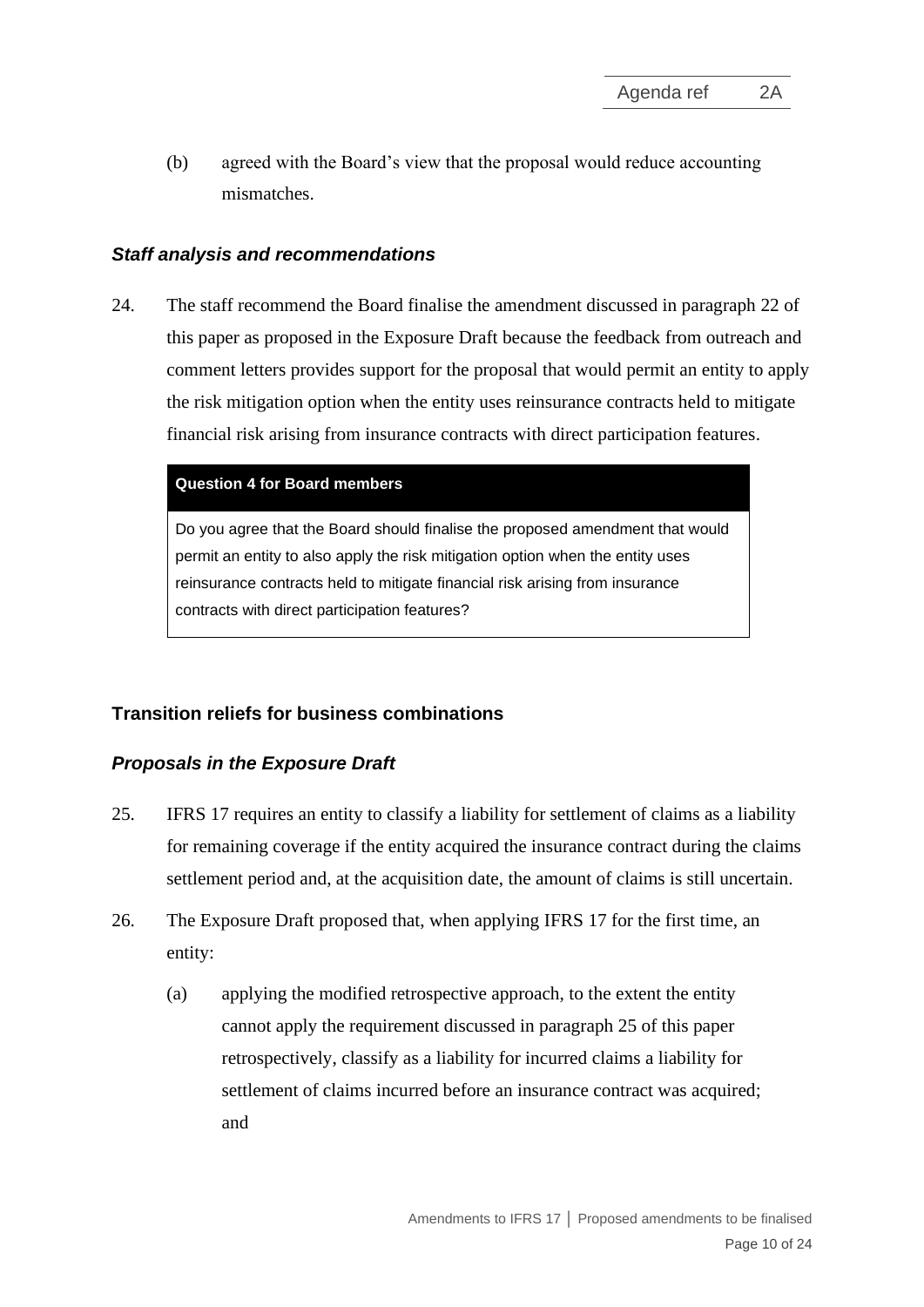(b) applying the fair value approach be permitted to classify such a liability as a liability for incurred claims.

# *Feedback*

- 27. Overall, respondents expressed support for the proposed amendment to the IFRS 17 transition requirements discussed in paragraph [26](#page-9-2) of this paper. Some respondents agreed with the Board's view that the proposed amendment would provide practical relief when an entity does not have information to apply the requirements of IFRS 17 retrospectively.
- <span id="page-10-1"></span>28. A small number of respondents suggested the Board confirm whether the proposed amendment would apply to all contracts acquired, rather than just to contracts acquired in a business combination within the scope of IFRS 3 *Business Combinations*. One of those respondents suggested the Board amend the wording of the proposed transition reliefs to clarify that those reliefs would apply to a transfer of insurance contracts that do not form a business or a business combination within the scope of IFRS 3, consistent with the wording in paragraph B93 of IFRS 17.

#### *Staff analysis and recommendations*

- <span id="page-10-0"></span>29. The staff recommend the Board:
	- (a) finalise the amendment to IFRS 17 transition requirements discussed in paragraph [26](#page-9-2) of this paper because the feedback from outreach and comment letters provides support for the Board to finalise the proposed additional transition reliefs for insurance contracts acquired; and
	- (b) confirm that the proposed amendment would apply to contracts acquired in a transfer of insurance contracts that do not form a business or in a business combination within the scope of IFRS 3, in the light of the feedback discussed in paragraph [28](#page-10-1) of this paper.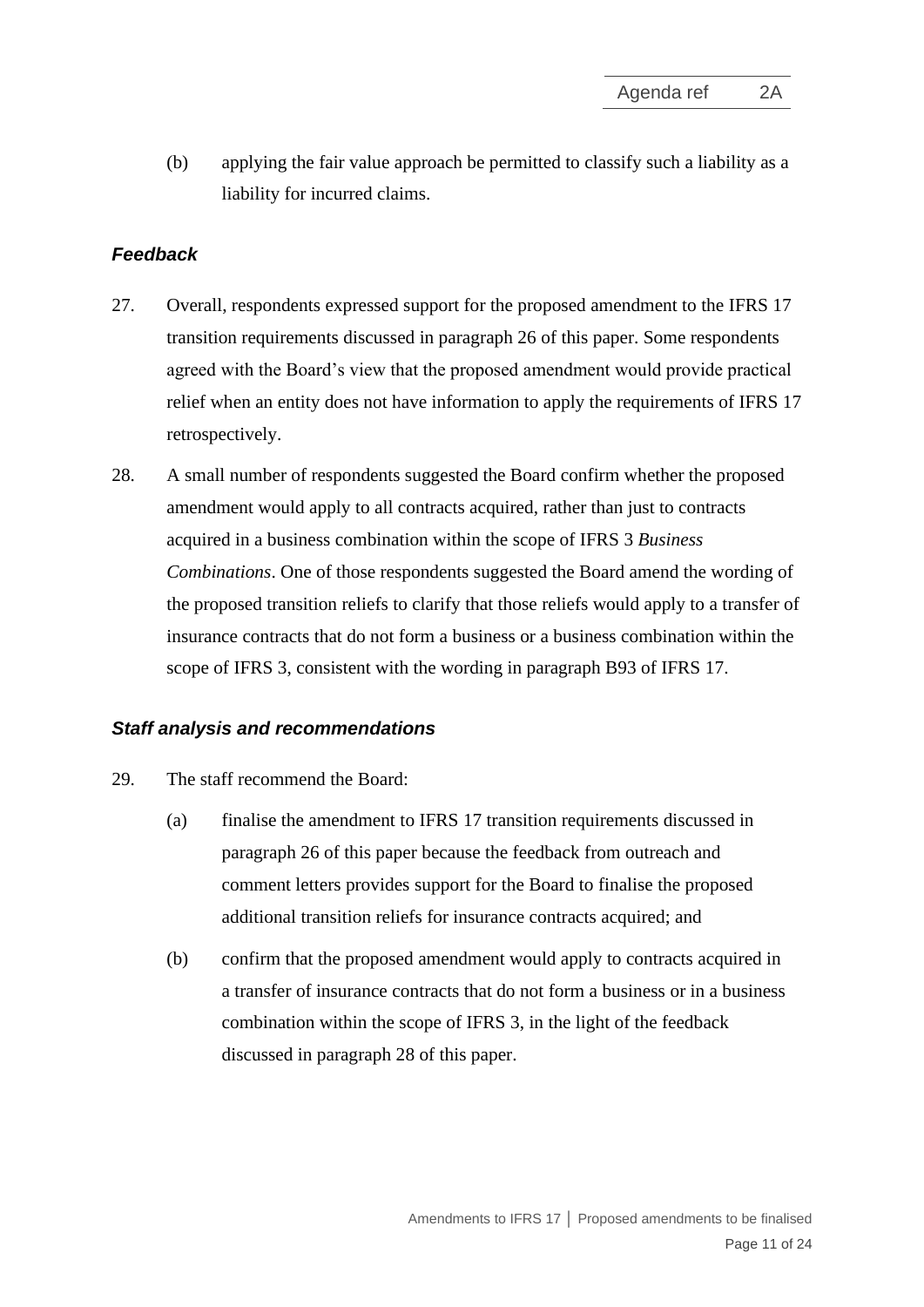#### **Question 5 for Board members**

Do you agree that the Board should finalise the proposed amendment discussed in paragraph [26](#page-9-2) of this paper that would provide transition reliefs for insurance contracts acquired in a transfer of insurance contracts that do not form a business or in a business combination within the scope of IFRS 3?

# **Transition reliefs for the risk mitigation option—application from the transition date and the option to apply the fair value approach**

# *Proposals in the Exposure Draft*

- <span id="page-11-0"></span>30. IFRS 17 allows an entity that meets specified conditions not to recognise a change in the contractual service margin for some or all of the effect of financial risk on a group of insurance contracts with direct participation features (the risk mitigation option).
- <span id="page-11-1"></span>31. The Exposure Draft proposed that an entity:
	- (a) apply the risk mitigation option prospectively from the transition date, rather than the date of initial application. An entity would be required to designate risk mitigation relationships at or before the date it applies the option.
	- (b) that can apply IFRS 17 retrospectively to a group of insurance contracts with direct participation features be permitted to instead apply the fair value approach to that group if it meets specified criteria relating to risk mitigation.

# *Feedback*

- 32. Overall, respondents expressed support for the proposed amendments to the IFRS 17 transition requirements discussed in paragraph [31](#page-11-1) of this paper.
- 33. Some respondents who supported the proposed amendments would prefer that the Board amend IFRS 17 to allow retrospective application of the risk mitigation option, in addition, or as an alternative, to the proposed transition requirements discussed in paragraph [31](#page-11-1) of this paper.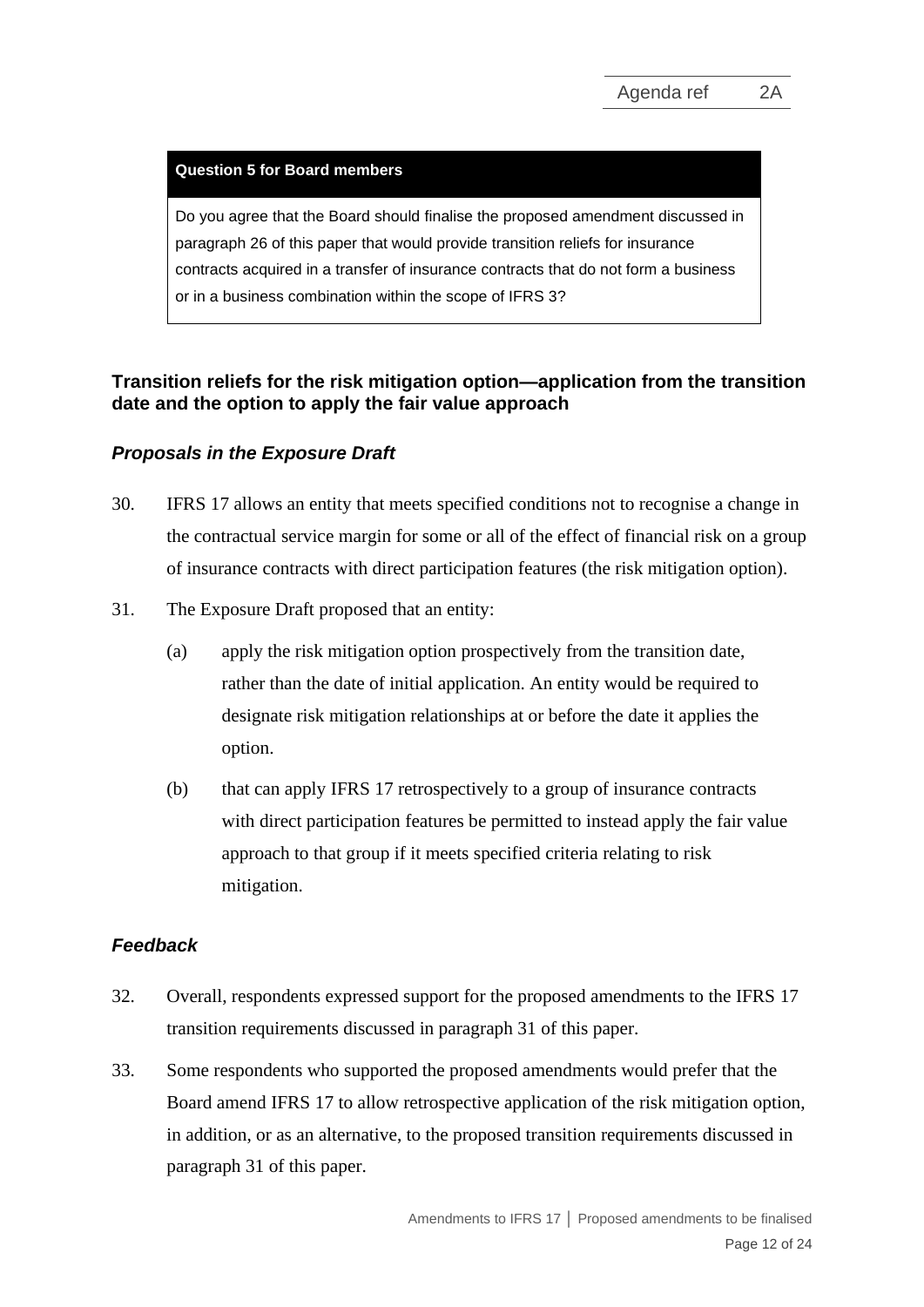# *Staff analysis and recommendations*

- 34. The staff note that the Board tentatively decided, at its November 2019 meeting, to consider further suggestions from respondents to allow a retrospective application of the risk mitigation option. Even if the Board were to amend IFRS 17 to allow retrospective application of the risk mitigation option, the staff think that the amendments to IFRS 17 transition requirements discussed in paragraph [31](#page-11-1) of this paper would still provide relief for entities that would not be able to apply the risk mitigation option retrospectively.
- <span id="page-12-0"></span>35. The staff recommend the Board finalise the amendments to the IFRS 17 transition requirements discussed in paragraph [31](#page-11-1) of this paper because the feedback from outreach and comment letters provides support for the Board to finalise the proposed additional transition reliefs for the use of the risk mitigation option.

#### **Question 6 for Board members**

Do you agree that the Board should finalise the proposed amendment discussed in paragraph [31](#page-11-1) of this paper that would provide transition reliefs relating to the use of the risk mitigation option?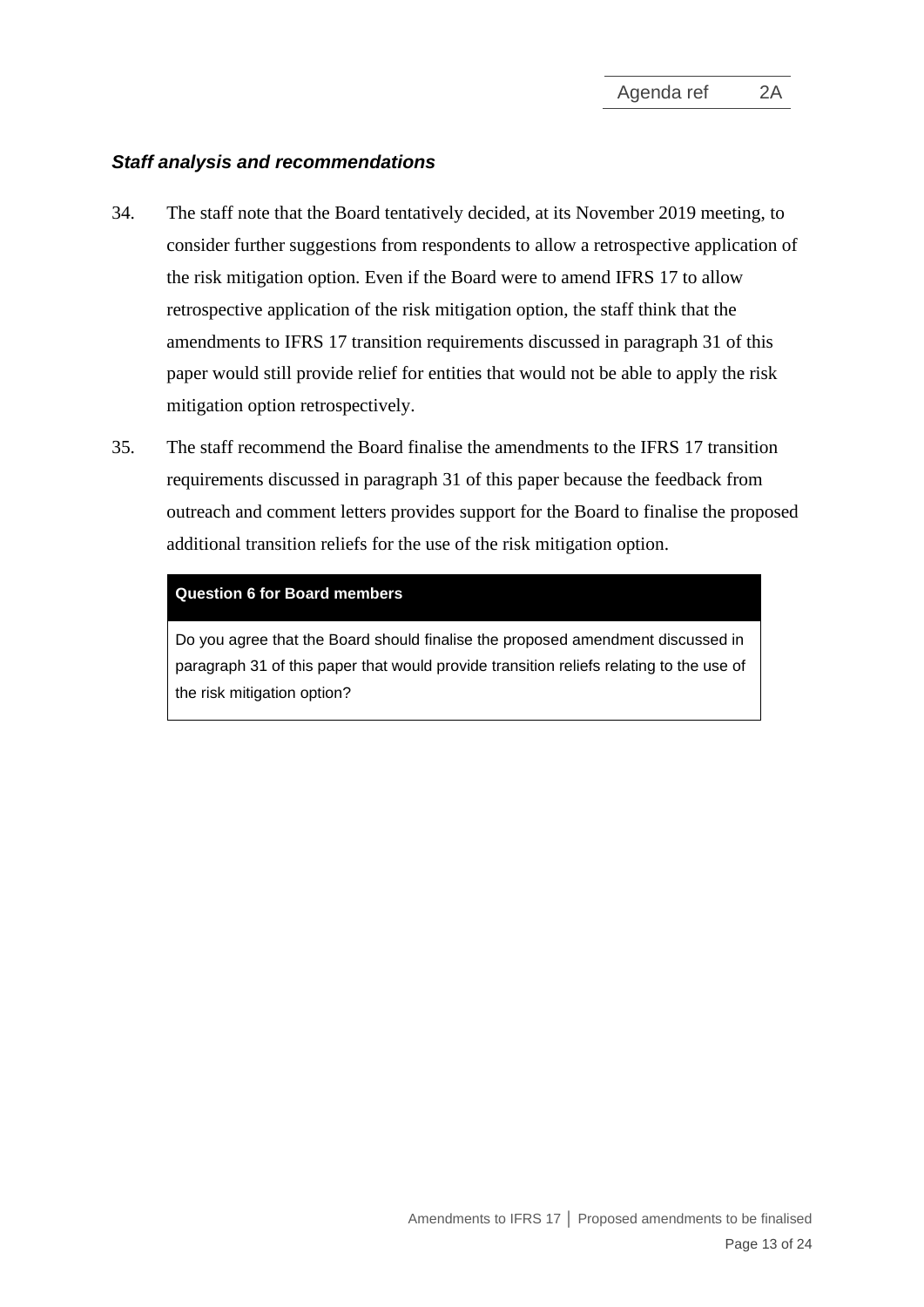# **Appendix A—relevant extracts from the Basis for Conclusions on the Exposure Draft**

# *Scope exclusions—loan contracts that meet the definition of an insurance contract (paragraph 8A and Appendix D)*

#### *Proposed amendment*

- BC9 IFRS 17 applies to all contracts that transfer significant insurance risk, regardless of the type of entity issuing the contracts, with some specific scope exclusions. The Board has been made aware that some credit card contracts and loan contracts transfer significant insurance risk and, consequently, are within the scope of IFRS 17. Examples are:
	- (a) …
	- (b) loan contracts such as a loan contract with a death waiver and a lifetime mortgage with a no-negative-equity-guarantee.
- BC10 The Exposure Draft proposes two additional scope exclusions to the requirements in IFRS 17:
	- (a) …
	- (b) paragraph 8A proposes that an entity may choose to apply IFRS 9 *Financial Instruments* instead of IFRS 17 to contracts that meet the definition of an insurance contract but that limit the compensation for insured events to the amount required to settle the policyholder's obligation created by the contract (for example, loan contracts with death waivers). The entity would be required to make that choice for each portfolio of insurance contracts and the choice for each portfolio would be irrevocable.
- BC11 The Board decided it would not be necessary to propose additional disclosure requirements in IFRS 17 or IFRS 9 related to the proposed amendments in paragraphs 7(h) and 8A of the Exposure Draft (other than on transition in some circumstances, see paragraph BC30(b)). Both IFRS 17 and IFRS 9 already specify sufficient disclosure requirements for such contracts.

# *Rationale for changing the requirements*

BC12 The definition of an insurance contract in IFRS 17 is unchanged from IFRS 4, and so the contracts described in paragraph BC9 already meet the definition of an insurance contract applying IFRS 4. However, IFRS 4 permits an entity to separate from a host insurance contract some non-insurance components and apply other IFRS Standards to the non-insurance components. IFRS 4 also allows a wide range of accounting practices for components that are not separated. As a result, some entities may be applying IFRS 9 or IAS 39 *Financial Instruments: Recognition and Measurement*, or an accounting policy similar to the requirements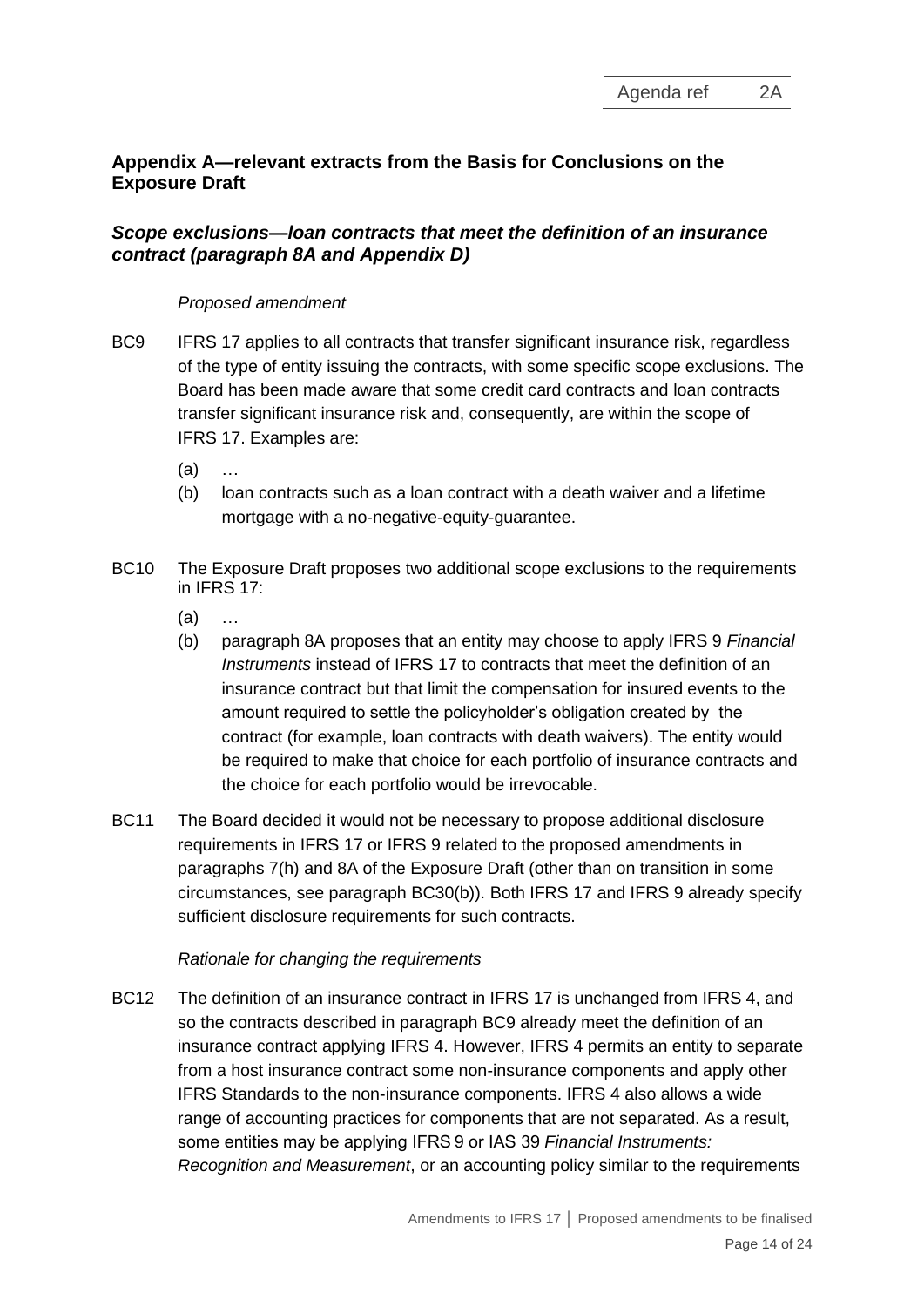in those Standards, to such contracts. IFRS 17 is more restrictive on the separation of non-insurance components and is more specific in its requirements for accounting for all aspects of insurance contracts in their entirety. The Board was persuaded that for some entities that apply accounting policies consistent with IFRS 9 or IAS 39 to some credit card contracts and loan contracts that transfer significant insurance risk, the costs of applying IFRS 17 might exceed the benefits of changing to applying IFRS 17, as described in paragraphs BC13–BC22.

*Proposed amendment to permit an entity to apply IFRS 9, instead of IFRS 17, to specified contracts that meet the definition of an insurance contract (paragraph 8A)*

- BC18 Some contracts meet the definition of an insurance contract but limit the compensation for insured events to the amount required to settle the policyholder's obligation created by the contract (for example, loan contracts with death waivers). An entity would provide useful information about such contracts applying either IFRS 17 or IFRS 9. Both credit risk and insurance risk are prominent features in such contracts and, as noted in paragraph BC14, both Standards have requirements that can address these risks, albeit with a different focus.
- BC19 Hence, the Board concluded:
	- (c) requiring an entity to apply IFRS 17 to those contracts, when the entity had previously been applying an accounting policy consistent with IFRS 9 or IAS 39 to those contracts (or vice versa), could impose cost without a corresponding benefit; and
	- (d) more useful information for users of financial statements might be provided if an entity were to apply the same Standard to those contracts as it applies to other similar contracts it issues.
- BC20 Accordingly, the Board concluded that, for such contracts, an entity would be required to make the choice between applying IFRS 17 or IFRS 9 for each portfolio of insurance contracts and the choice for each portfolio would be irrevocable.
- BC21 The Board considered whether the proposed amendment in paragraph 8A of the Exposure Draft should be applied on a contract-by-contract basis, rather than on a portfolio of insurance contracts basis. Requiring a contract-by-contract basis would be consistent with the scope exclusion for fixed-fee service contracts in paragraph 8 of IFRS 17. However, the Board concluded that applying the proposed amendment in paragraph 8A of the Exposure Draft on a portfolio basis would mitigate the lack of comparability that might otherwise arise between similar contracts issued by the same entity, and between similar contracts issued by different entities.
- BC22 The Board considered a suggestion that IFRS 17 be amended to require an entity to separate a loan component from such an insurance contract, consistent with existing accounting practice for some contracts. However, the Board confirmed the approach in paragraphs 10−13 of IFRS 17—that components of a contract should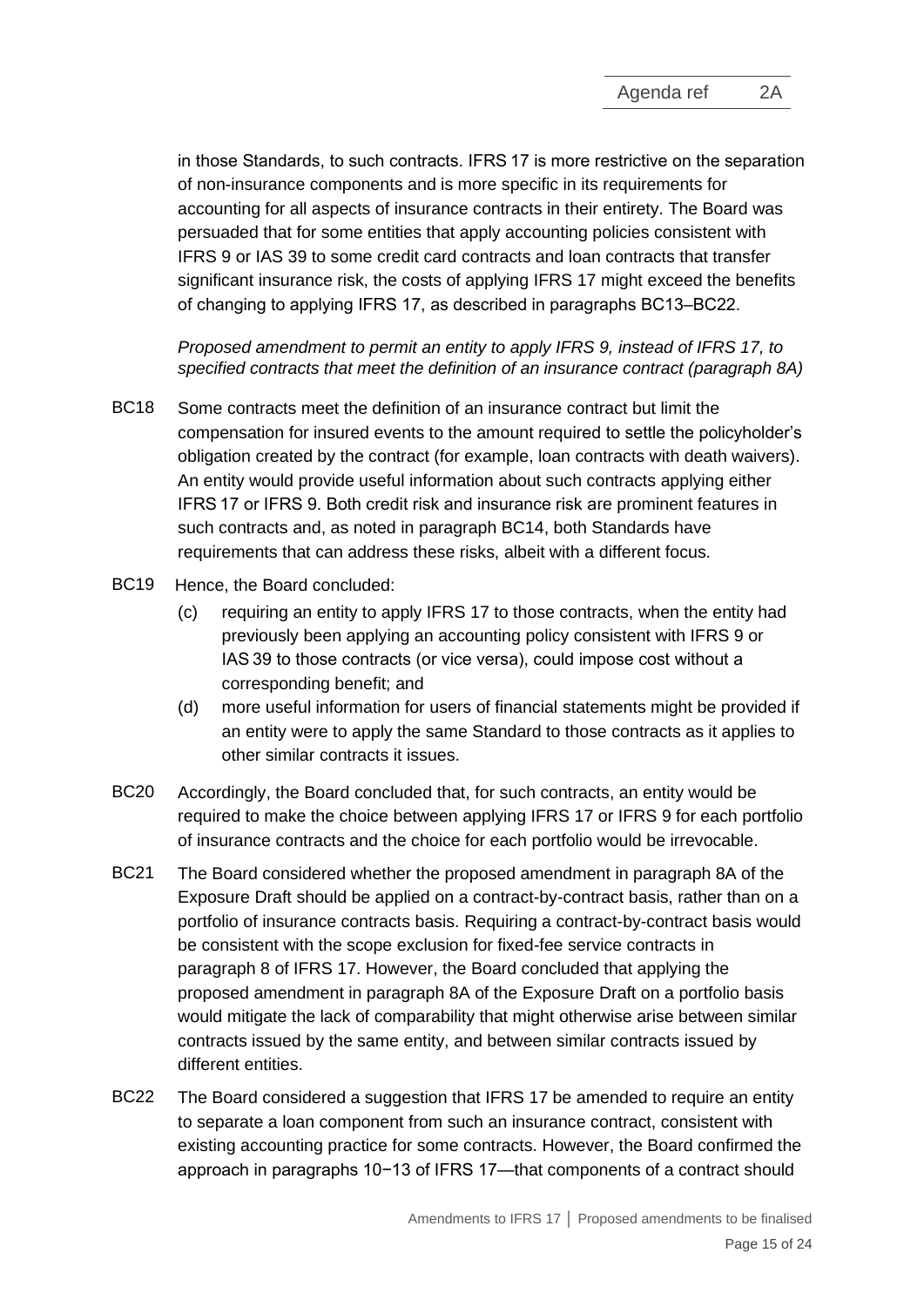not be separated if they are highly interrelated. As explained in paragraph BC10(a) of the Basis for Conclusions on IFRS 17, it would be difficult for an entity to separate such components routinely and setting requirements to do so would result in complexity. Such separation would also ignore interdependencies between components, with the result that the sum of the values of the components may not always equal the value of the contract as a whole, even on initial recognition.

*Transition requirements when an entity chooses to apply IFRS 9 to contracts specified in paragraph 8A (Appendix D)*

- BC23 Entities that do not apply the temporary exemption in IFRS 4 are required to apply IFRS 9 (as issued in 2014) for annual periods beginning on or after 1 January 2018. Accordingly, some entities will apply the amended IFRS 17 after they have already applied IFRS 9.
- BC24 The Exposure Draft proposes transition requirements for such entities that choose, applying paragraph 8A of the Exposure Draft, to apply IFRS 9 to insurance contracts that limit the compensation for insured events to the amount required to settle the policyholder's obligation created by the contract.
- BC25 Without those proposed requirements in the Exposure Draft, the transition requirements in Section 7.2 of IFRS 9 (as issued in 2014) would not be applicable for entities that have already applied IFRS 9. Accordingly, an entity would be required to apply the proposed amendments in the Exposure Draft retrospectively applying IAS 8 *Accounting Policies, Changes in Accounting Estimates and Errors*.
- BC26 Retrospective application in such circumstances would be consistent with the general requirement that an entity applies the classification and measurement requirements in IFRS 9 retrospectively. However, in some circumstances, an entity may not be able to apply the proposed amendments in the Exposure Draft retrospectively without the use of hindsight.
- BC27 When the Board developed the transition requirements in IFRS 9, it provided requirements to address scenarios in which it would be impracticable for entities to apply particular requirements retrospectively. The Board expects that similar scenarios might arise when an entity first applies IFRS 9 to contracts addressed by paragraph 8A of the Exposure Draft. Accordingly, the Exposure Draft proposes that an entity would apply the relevant transition requirements in IFRS 9 that are necessary to initially apply the proposed amendment in paragraph 8A of the Exposure Draft.
- BC28 The Board also considered specific transition requirements related to the fair value option in IFRS 9. An entity's decision to apply IFRS 9 to insurance contracts that limit the compensation for insured events to the amount required to settle the policyholder's obligation created by the contract could change, either partially or in full, the classification and measurement of such contracts. Such changes may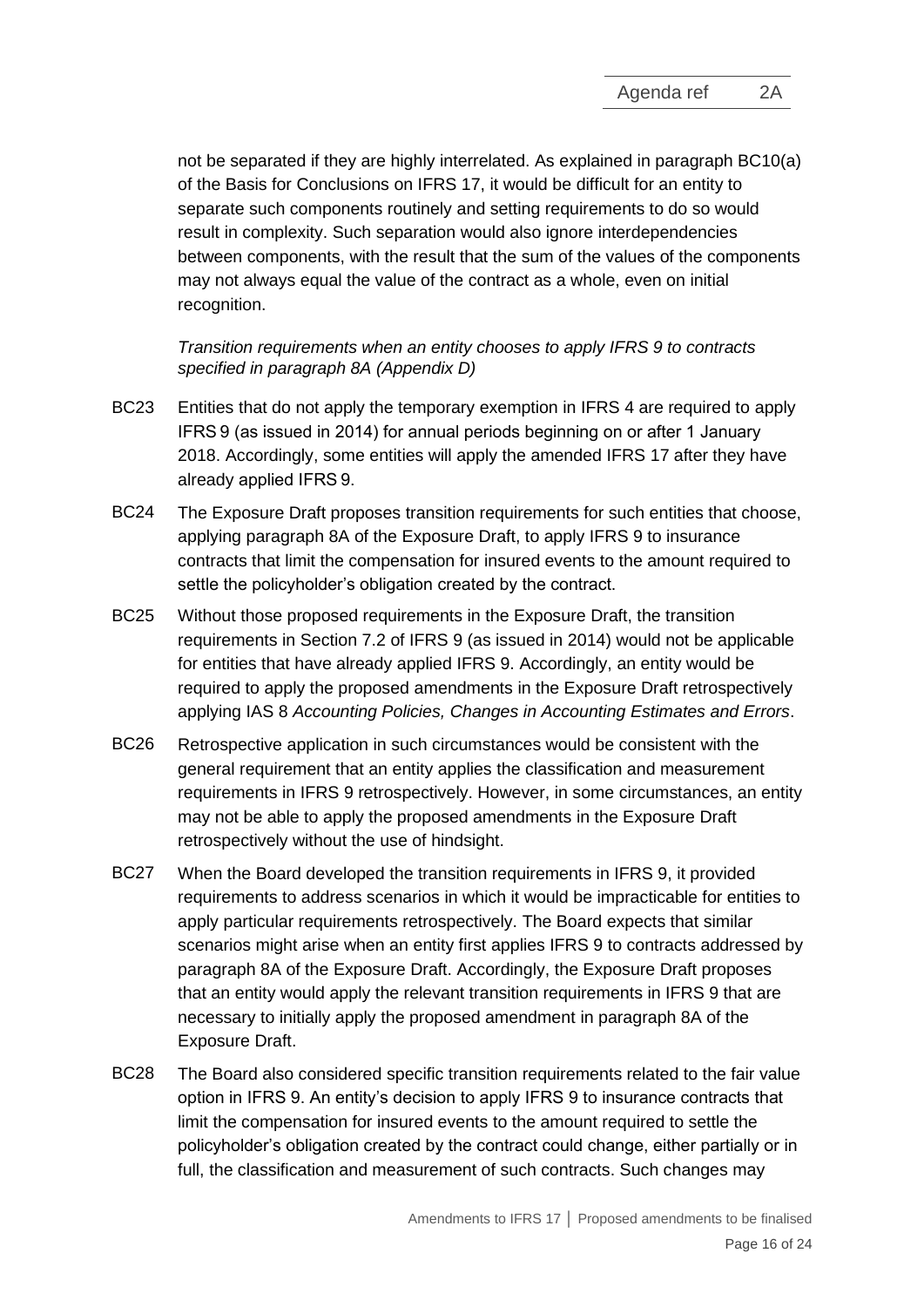create or eliminate accounting mismatches between the contracts and financial liabilities an entity might consider to be related to the contracts. Therefore, the Board decided to propose amendments to the IFRS 9 transition requirements that would permit an entity to designate, or that would require an entity to revoke its previous designation of, a financial liability at the date of initial application of the proposed amendments to the extent that a new accounting mismatch is created, or a previous accounting mismatch no longer exists, as a result of applying the proposed amendment in paragraph 8A of the Exposure Draft.

- BC29 The Board noted that paragraph C29 of IFRS 17 already permits an entity to designate a financial asset and requires an entity to revoke its previous designation of a financial asset at the date of initial application of IFRS 17. In addition, paragraphs C32−C33 of IFRS 17 require disclosures about those assets. Accordingly, the Board decided it is unnecessary to propose further requirements for the designation or de-designation of financial assets under the fair value option in IFRS 9.
- BC30 The Exposure Draft also proposes the following amendments for consistency with the transition requirements in IFRS 9 and IFRS 17:
	- (a) an entity would not be required to restate prior periods to reflect the effect of the proposed amendments, and could choose to do so only if such restatement is possible without the use of hindsight and if the restated financial statements reflect all the requirements in IFRS 9 for the affected financial instruments;
	- (b) an entity would disclose, in addition to any disclosures required by other IFRS Standards, information about the changes in the classification and measurement of contracts as a result of applying the proposed amendments in paragraph 8A of the Exposure Draft; and
	- (c) an entity would not be required to disclose, for the current period or any prior period presented, the quantitative information otherwise required by paragraph 28(f) of IAS 8.

# *Contractual service margin attributable to investment-related service*

#### *Proposed amendment*

- BC50 IFRS 17 requires an entity to recognise the contractual service margin, which is the unearned profit in a group of insurance contracts, in profit or loss over time on the basis of coverage units. The number of coverage units in a group of contracts is determined by considering, for each contract, the quantity of the benefits provided under the contract and the expected period over which those benefits will be provided. The Exposure Draft proposes two amendments relating to the identification of coverage units applying paragraph B119:
	- (a) …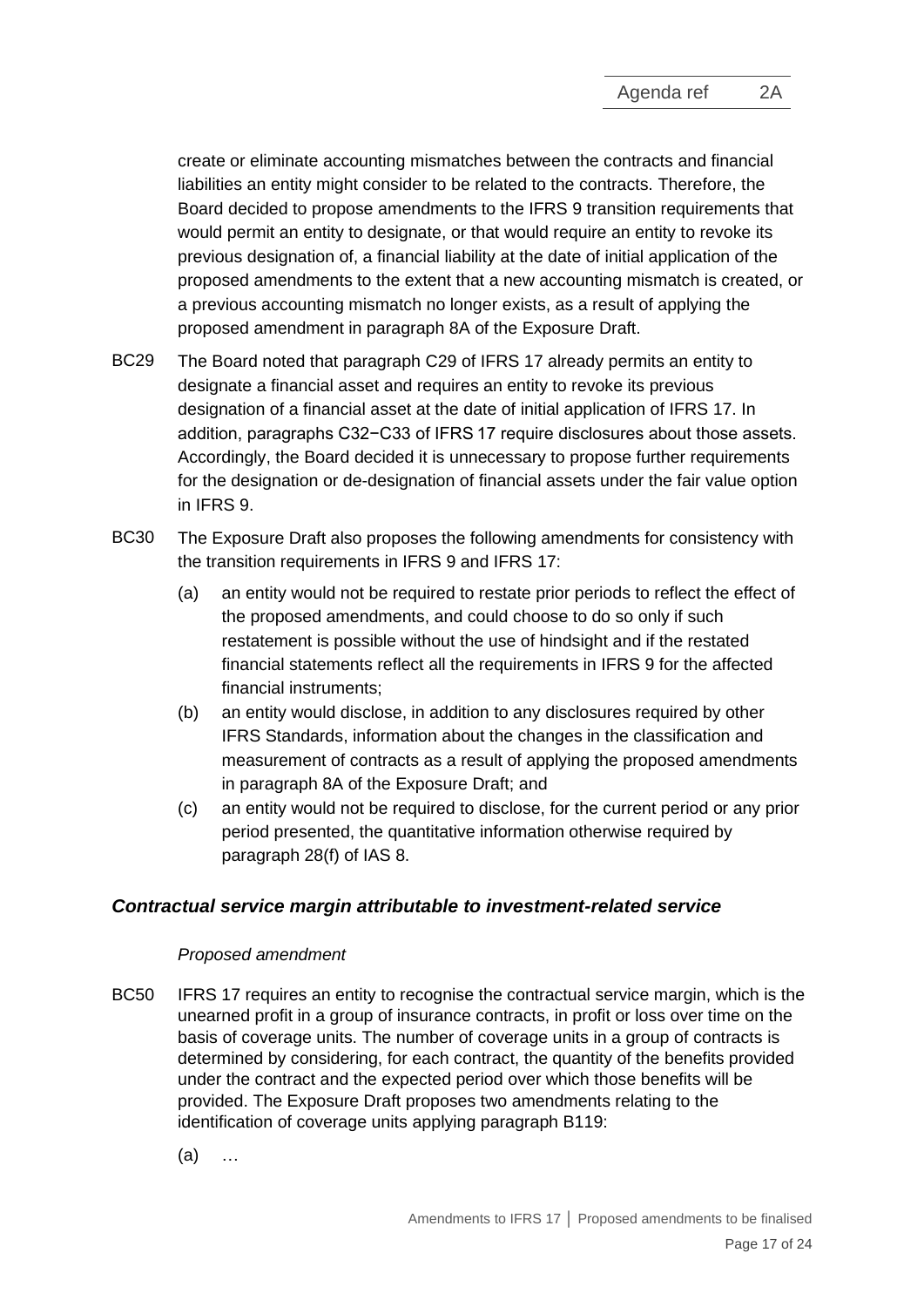(b) the second proposed amendment would clarify that an entity is required to identify coverage units for insurance contracts with direct participation features considering the quantity of benefits and expected period of both insurance coverage and investment-related service.

# *Rationale for changing the requirements*

BC54 A question submitted to the Transition Resource Group for IFRS 17 indicated that it would be useful to clarify that an entity is required to consider investment-related service when determining coverage units for insurance contracts with direct participation features. Transition Resource Group members thought coverage units for contracts with direct participation features should include investment-related service because those contracts are substantially investment-related service contracts. However, Transition Resource Group members held different views on whether IFRS 17 requires, permits or prohibits such an approach. Hence, the Board decided to clarify that such an approach is required.

# *Presentation in the statement of financial position (paragraphs 78–79, 99 and 132)*

# *Proposed amendment*

- BC91 The Exposure Draft proposes to amend paragraph 78 of IFRS 17, which requires an entity to present separately in the statement of financial position the carrying amount of groups of insurance contracts issued that are assets and those that are liabilities and the carrying amount of groups of reinsurance contracts held that are assets and those that are liabilities.
- BC92 The proposed amendment to paragraph 78 of IFRS 17 would require an entity to instead present separately in the statement of financial position the carrying amounts of portfolios of insurance contracts issued that are assets and those that are liabilities and portfolios of reinsurance contracts held that are assets and those that are liabilities. There are no proposed changes to the measurement requirements of IFRS 17 as a result of this proposed amendment.
- BC93 The Exposure Draft proposes consequential amendments to paragraph 79 of IFRS 17 and to the disclosure requirements in paragraphs 99 and 132 of IFRS 17 to reflect a portfolio rather than a group level of presentation.

#### *Rationale for changing the requirements*

BC94 The requirements in IFRS 17 for presenting groups of insurance contracts are consistent with the requirements for recognising and measuring groups of insurance contracts. The fulfilment cash flows included in the measurement of insurance contracts are the same regardless of the level at which they are measured. However, an entity is required to allocate fulfilment cash flows that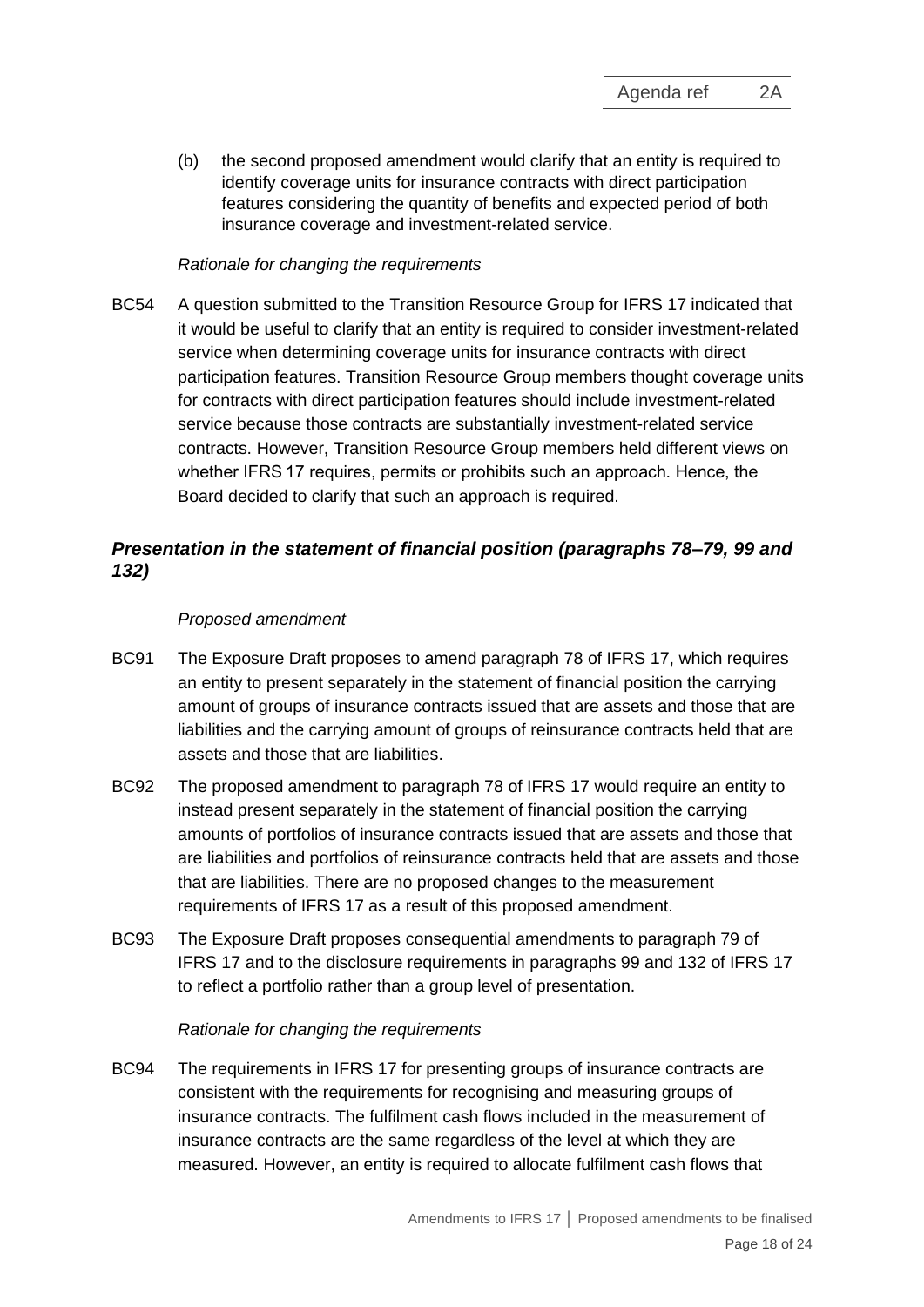relate to remaining coverage at a group level to determine and recognise the contractual service margin (or loss on onerous contracts).

- BC95 Some stakeholders expressed concerns that identifying fulfilment cash flows for each group of insurance contracts typically requires integrating independent systems, such as cash management systems and actuarial systems at a level of a group of contracts. Some of those fulfilment cash flows do not need to be allocated to groups to apply the measurement requirements of IFRS 17, for example, amounts related to the settlement of incurred claims. Those stakeholders explained that new systems would need to be implemented to apply this aspect of IFRS 17, at significant cost. Those stakeholders suggested that presenting insurance contracts at a level that is higher than a group level would provide them with a meaningful practical relief that, in their view, would not significantly diminish the usefulness of information for users of financial statements.
- BC96 Feedback from initial outreach with users of financial statements supports the stakeholder views set out in paragraph BC95—that presenting insurance contracts at a level that is higher than a group level would not significantly diminish the usefulness of information when compared to presentation at a group level. Considering this information, the Board concluded that the benefit of the proposed amendment to paragraph 78 of IFRS 17 (operational relief for preparers of financial statements) would outweigh the cost (potential limited loss of useful information for users of financial statements).

#### *Other approaches considered and rejected*

BC97 The Board considered some stakeholders' suggestions that presentation of insurance contracts in the statement of financial position should be at an entity level and rejected that suggestion because that would risk a greater loss of useful information for users of financial statements.

# *Applicability of the risk mitigation option (paragraph B116)*

#### *Proposed amendments*

BC101 The Exposure Draft proposes to extend the option in paragraphs B115−B116 of IFRS 17 relating to the accounting treatment of some types of risk mitigation. That option permits an entity to reflect some or all of the changes in the effect of financial risk on insurance contracts with direct participation features that usually adjust the contractual service margin immediately in profit or loss. An entity may apply that option if, and only if, the entity mitigates those financial risks using derivatives and meets the conditions in paragraph B116 of IFRS 17. Without that exception, the variable fee approach would create an accounting mismatch when an entity uses derivatives to mitigate financial risk in insurance contracts. Specifically: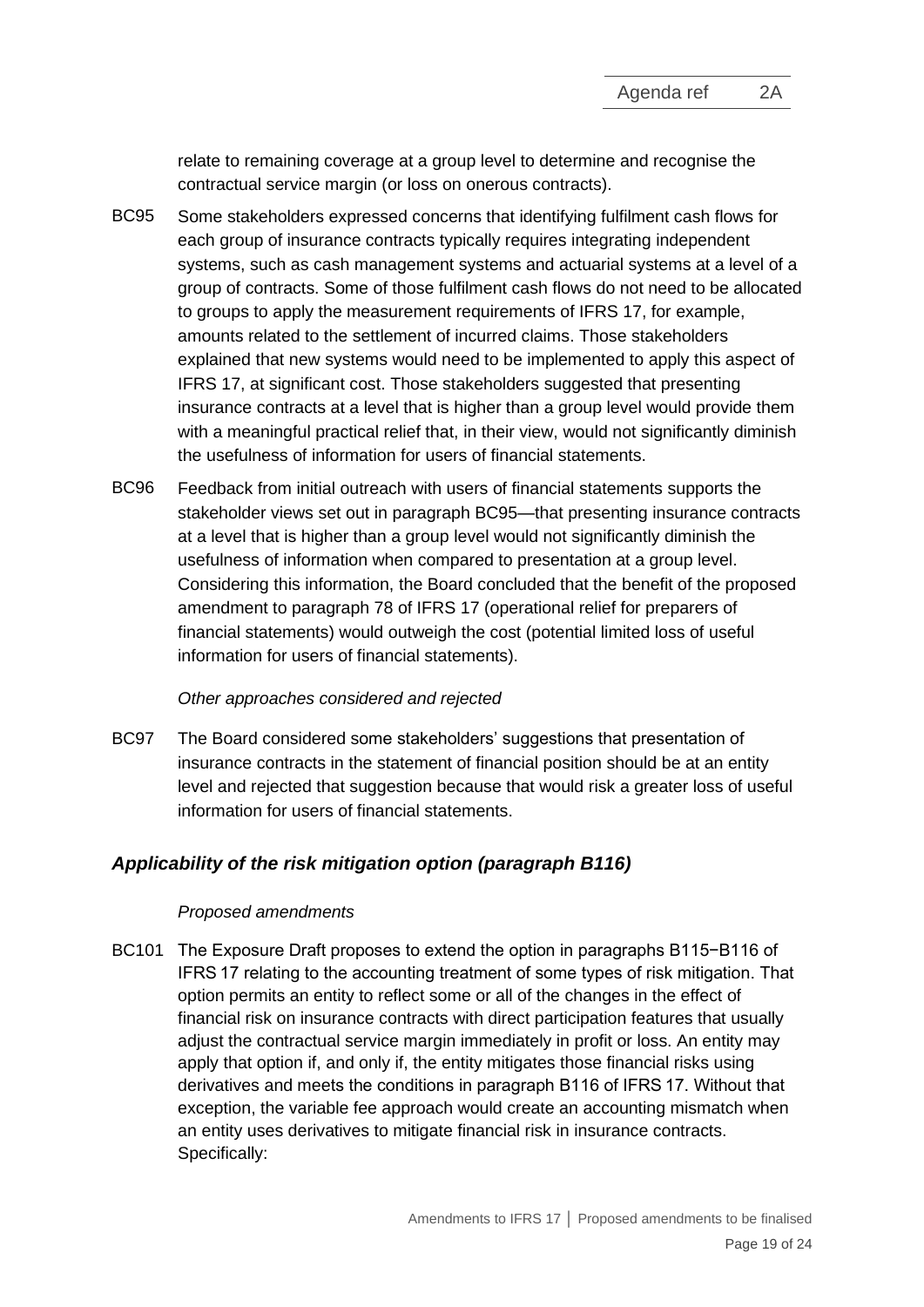- (a) the change in the fair value of the derivative would be recognised in profit or loss applying IFRS 9; but
- (b) the change in the insurance contract, the risk of which was mitigated by the derivative, would adjust the contractual service margin applying paragraph 45 of IFRS 17.
- BC102 The proposed amendment in paragraph B116 of the Exposure Draft would extend that option to be available when an entity mitigates financial risk on insurance contracts with direct participation features using reinsurance contracts held.
- BC103 The Board concluded that additional disclosures as a result of this amendment would not be needed because the existing disclosures relating to paragraphs B115−B116 of IFRS 17 would be sufficient.

#### *Rationale for changing the requirements*

- BC104 Some entities purchase reinsurance contracts that cover insurance contracts with direct participation features that the entities issue. Those reinsurance contracts transfer both non-financial risk and financial risk to the reinsurer.
- BC105 All reinsurance contracts held are accounted for applying the general measurement requirements in IFRS 17. Similar to previous feedback about derivatives, stakeholders expressed concern that an accounting mismatch arises because:
	- (a) the change resulting from financial risk in a reinsurance contract held would be recognised in profit or loss applying paragraph 87 of IFRS 17; but
	- (b) the change resulting from financial risk in underlying insurance contracts with direct participation features would adjust the contractual service margin applying paragraph 45 of IFRS 17.
- BC106 The Board acknowledged that the concern expressed by stakeholders for reinsurance contracts held is similar to the concern previously raised in relation to derivatives—the identified accounting mismatches are created by the variable fee approach. The Board decided to propose an amendment to IFRS 17 that extends the scope of the risk mitigation option in paragraph B116 of IFRS 17 to address this concern. As a consequence of the proposed amendment, the accounting for insurance contracts with direct participation features may be different depending on whether the entity has purchased a reinsurance contract. However, the Board concluded that such an amendment would be acceptable because it is consistent with the option introduced previously to address a similar concern for derivatives.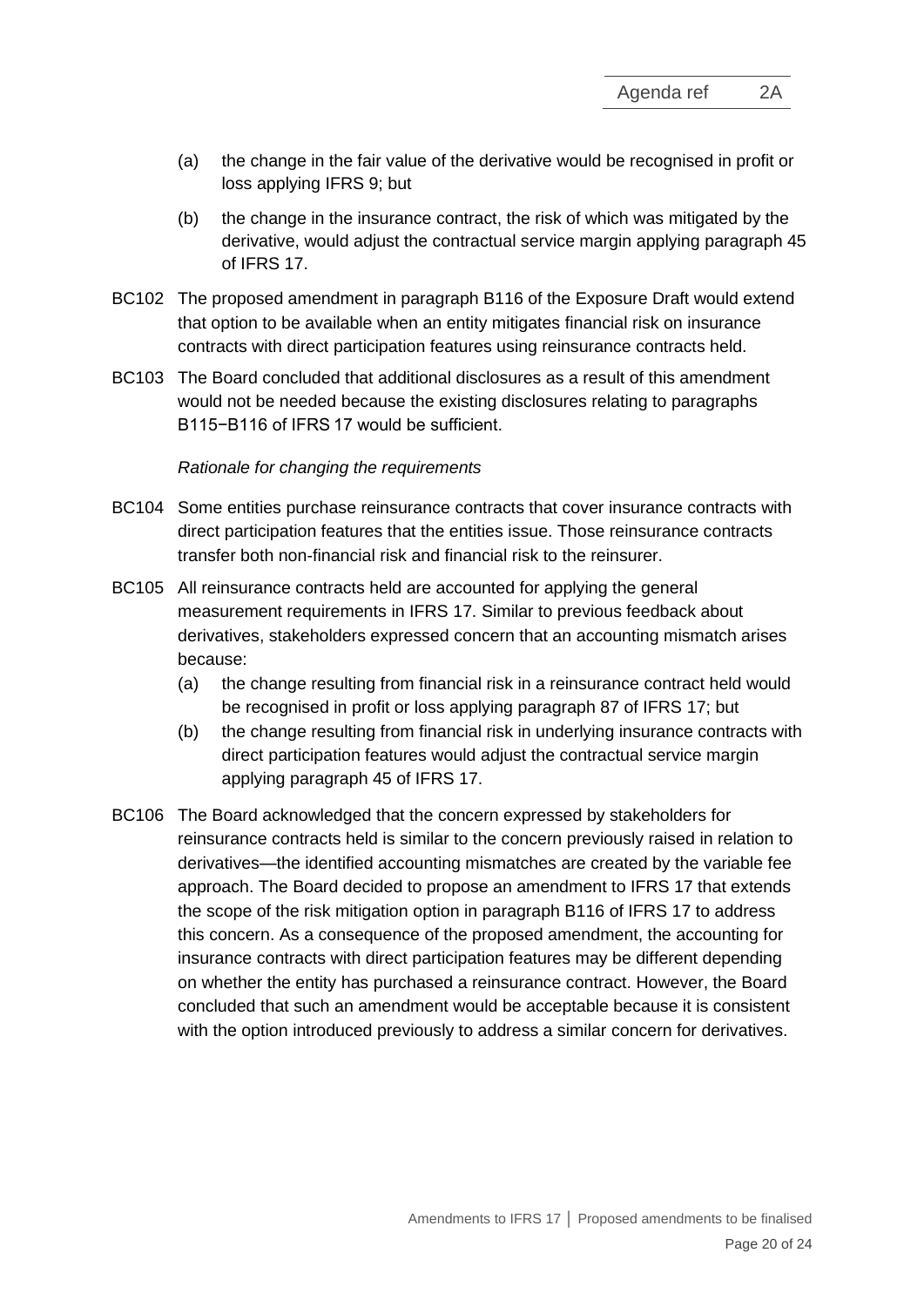# *Transition modifications and reliefs (paragraphs C3(b), C5A, C9A and C22A)*

- BC119 The Exposure Draft proposes amendments that would provide additional transition modifications and reliefs for entities applying IFRS 17 for the first time for:
	- (a) the classification of contracts acquired in their settlement period (paragraphs BC120−BC124); and
	- (b) the risk mitigation for insurance contracts with direct participation features (paragraphs BC125−BC133).

#### *Classification of contracts acquired in their settlement period*

#### *Proposed amendment*

- BC120 Liabilities that relate to the settlement of claims for insured events are generally treated as liabilities for incurred claims. However, if an entity acquires the insurance contract after the insured event occurred and the amount for which it will be settled is uncertain, IFRS 17 requires an entity to classify the liability that relates to the settlement of claims for that insured event as a liability for remaining coverage. For the acquiring entity, the insured event is the determination of the ultimate cost of those claims.
- BC121 Paragraph C9A of the Exposure Draft proposes an additional modification to the modified retrospective approach that would permit an entity to classify such liabilities for insurance contracts acquired before the transition date as a liability for incurred claims rather than a liability for remaining coverage. Consistent with the other requirements for the modified retrospective approach, an entity would be permitted to apply this modification only to the extent that it does not have reasonable and supportable information to apply a retrospective approach. Paragraph C22A of the Exposure Draft proposes that an entity applying the fair value approach would have an option to classify such a liability as a liability for incurred claims.
- BC122 No additional disclosures are proposed as a result of the proposed amendments in paragraphs C9A and C22A of the Exposure Draft. Paragraph 115 of IFRS 17 requires an entity to explain how it determined the measurement of insurance contracts at the transition date to enable users of financial statements to understand the nature and significance of the methods used and judgements applied in determining the transition amounts.

#### *Rationale for changing the requirements*

BC123 The Board set the requirements in the modified retrospective approach to achieve the closest outcome to retrospective application possible using reasonable and supportable information available without undue cost or effort. Each modification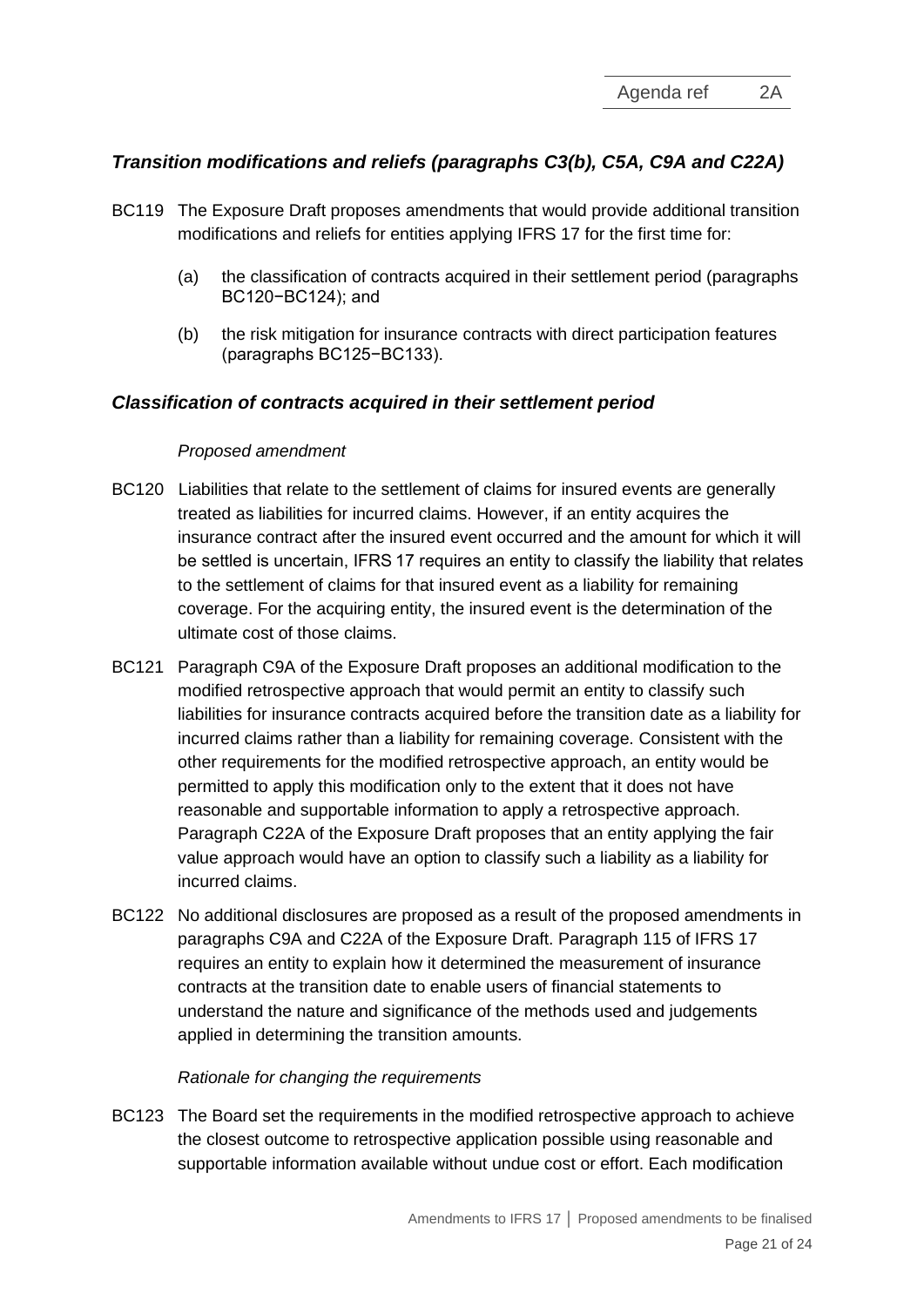addresses specific areas of the requirements the Board expected would often be impracticable to apply retrospectively.

BC124 Since IFRS 17 was issued, the Board has heard that it will often be impracticable for an entity to classify contracts acquired in their settlement period before the transition date as either a liability for remaining coverage or a liability for incurred claims. At the time those contracts were acquired, the entity may have managed the claims for those contracts with other contracts it issued and may have gathered data at a higher level than is required to distinguish between claims from contracts issued and claims from contracts acquired. The Board noted that the existing requirements in the modified retrospective approach and reliefs in the fair value approach do not resolve this challenge. Accordingly, the Board concluded that a new specific modification and new relief should be proposed for transition to IFRS 17.

# *Risk mitigation for insurance contracts with direct participation features*

#### *Proposed amendment*

- BC125 Paragraph B115 of IFRS 17 allows an entity an accounting policy choice to reflect some or all of the changes in the effect of financial risk on insurance contracts with direct participation features that usually adjust the contractual service margin immediately in profit or loss. An entity can apply the option if, and only if, the entity mitigates those financial risks using derivatives and meets the conditions in paragraph B116 of IFRS 17 (or mitigates those financial risks using reinsurance contracts held applying the proposed amendment in paragraph B116 of the Exposure Draft). Applying paragraph C3(b) of IFRS 17, an entity is not permitted to apply the risk mitigation option for periods before the date of initial application, because the Board concluded that doing so would give rise to the risk of the use of hindsight.
- BC126 The Exposure Draft proposes two amendments to the transition requirements relating to the risk mitigation option:
	- (a) the proposed amendment to paragraph C3(b) of IFRS 17 would permit an entity to apply the option in paragraph B115 of IFRS 17 prospectively from the transition date, rather than the date of initial application. To apply the option in paragraph B115 of IFRS 17 from the transition date, an entity would be required to designate risk mitigation relationships at or before the transition date.
	- (b) paragraph C5A of the Exposure Draft proposes that an entity that can apply IFRS 17 retrospectively to a group of insurance contracts would be permitted to instead apply the fair value approach to that group if, and only if: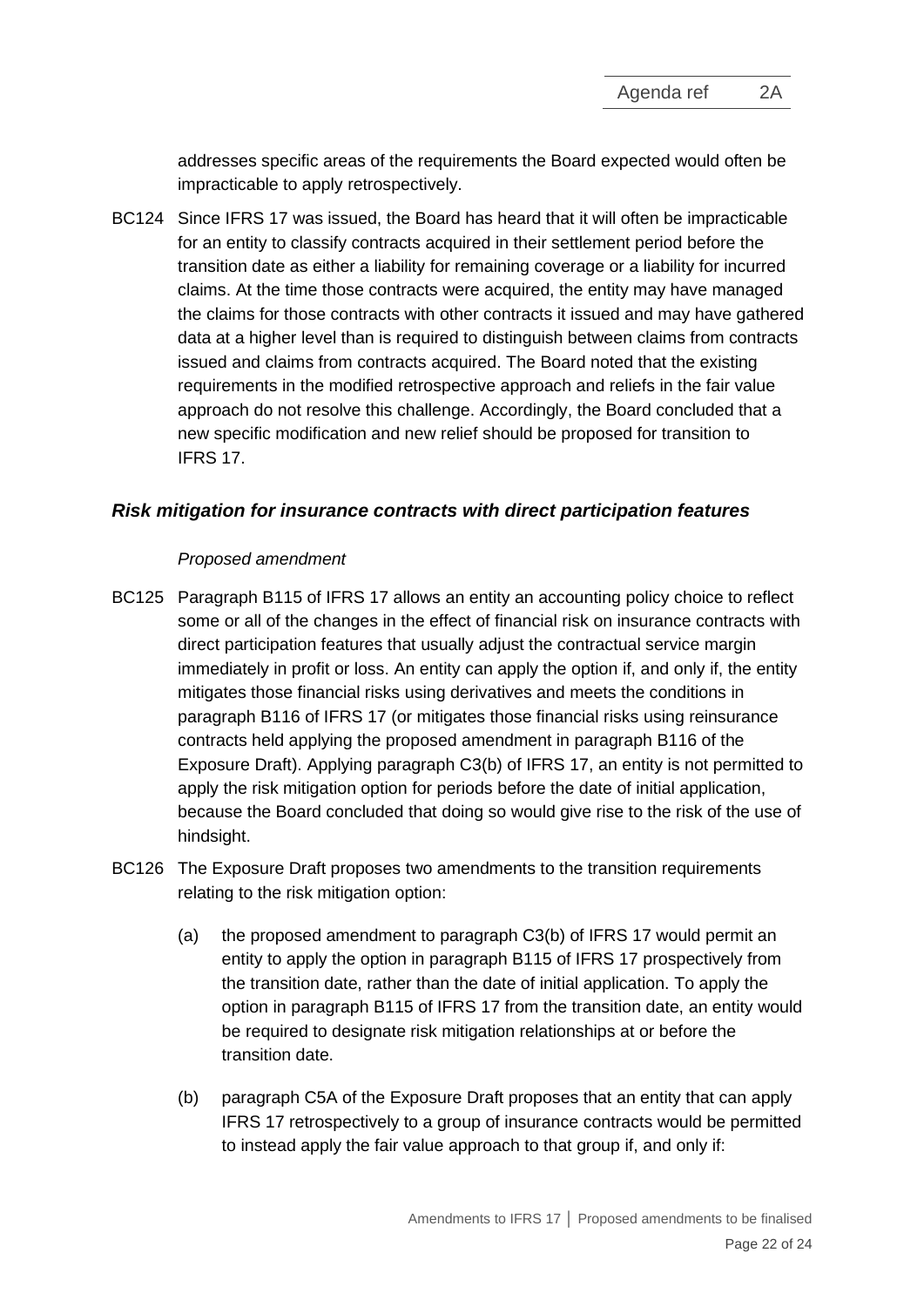- (i) the entity chooses to apply the risk mitigation option in paragraph B115 of IFRS 17 to the group prospectively from the transition date; and
- (ii) before the transition date, the entity has been using derivatives or reinsurance contracts held to mitigate financial risk arising from the group of insurance contracts.
- BC127 The Board concluded that additional disclosures as a result of those amendments would not be needed because the disclosures in paragraphs 114−116 of IFRS 17 already require an entity to explain how it determined the measurement of insurance contracts at the transition date.

#### *Rationale for changing the requirements*

- BC128 Some stakeholders stated that permitting retrospective application of the risk mitigation option in paragraph B115 of IFRS 17 would enhance comparability of information before and after the date of initial application of IFRS 17. In the Board's view, permitting an entity to apply the risk mitigation option consistently for risk mitigation activities that take place before and after the date of initial application of IFRS 17 could increase comparability between reporting periods and, therefore, provide users of financial statements with useful information. However, as the risk mitigation option can be applied to particular risks in a group of insurance contracts, permitting application of the option retrospectively would risk the use of hindsight and create opportunities for entities to decide the risk mitigation relationships to which to apply the option based on the known accounting outcome. Accordingly, the Board disagreed with a suggestion by stakeholders that an entity should be permitted to apply the risk mitigation option retrospectively.
- BC129 Despite concluding that an entity should not be allowed to apply the risk mitigation option retrospectively, the Board sought to address stakeholders' concerns about a lack of consistency in the treatment of risk mitigation activities before and after the date of initial application of IFRS 17. The Board noted that the risk mitigation option is a choice and so an entity could avoid this inconsistency. However, the Board understood that some entities want to use the risk mitigation option, as intended, to address the accounting mismatch between insurance contracts with direct participation features and derivatives that meet specified conditions. As a result, the Board considered whether an alternative approach would allow an entity to avoid the mismatch without risking the use of hindsight.
- BC130 The Board concluded it should be possible for an entity to apply the risk mitigation option from a date earlier than the date of initial application of IFRS 17 without risking the use of hindsight. Accordingly, to address concerns about inconsistency between the first reporting period applying IFRS 17 and the restated comparative information, the Board decided to allow an entity to apply the risk mitigation option in the comparative period if it does so prospectively. Applying the option prospectively requires the entity to designate the risk mitigation relationships to